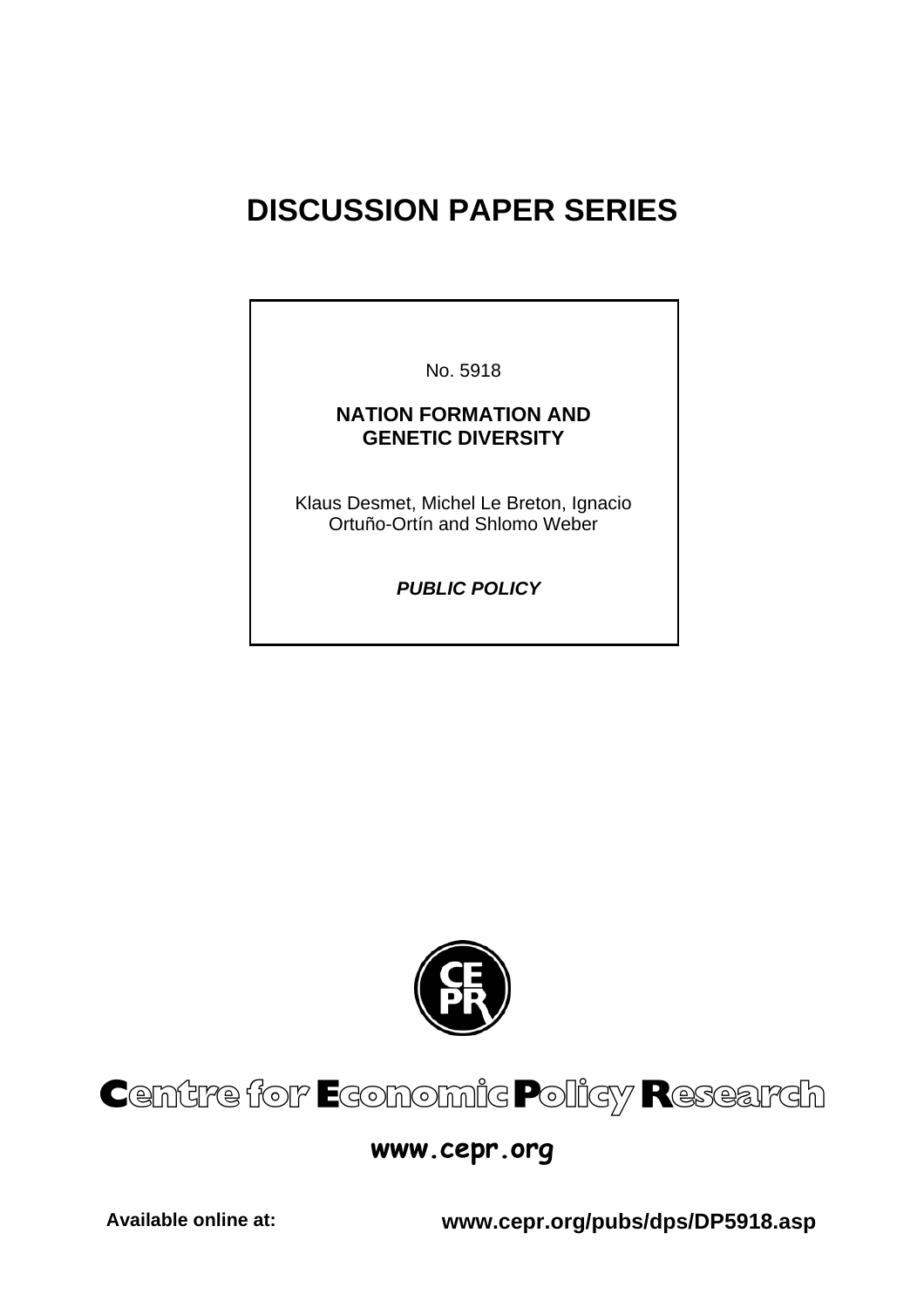# **NATION FORMATION AND GENETIC DIVERSITY**

**Klaus Desmet,** Universidad Carlos III de Madrid and CEPR **Michel Le Breton,** Université de Toulouse I, GREMAQ and IDEI **Ignacio Ortuño-Ortín,** Universidad de Alicante **Shlomo Weber,** Southern Methodist University, Dallas; CORE, Catholic University of Louvain and CEPR

> Discussion Paper No. 5918 November 2006

Centre for Economic Policy Research 90–98 Goswell Rd, London EC1V 7RR, UK Tel: (44 20) 7878 2900, Fax: (44 20) 7878 2999 Email: cepr@cepr.org, Website: www.cepr.org

This Discussion Paper is issued under the auspices of the Centre's research programme in **PUBLIC POLICY**. Any opinions expressed here are those of the author(s) and not those of the Centre for Economic Policy Research. Research disseminated by CEPR may include views on policy, but the Centre itself takes no institutional policy positions.

The Centre for Economic Policy Research was established in 1983 as a private educational charity, to promote independent analysis and public discussion of open economies and the relations among them. It is pluralist and non-partisan, bringing economic research to bear on the analysis of medium- and long-run policy questions. Institutional (core) finance for the Centre has been provided through major grants from the Economic and Social Research Council, under which an ESRC Resource Centre operates within CEPR; the Esmée Fairbairn Charitable Trust; and the Bank of England. These organizations do not give prior review to the Centre's publications, nor do they necessarily endorse the views expressed therein.

These Discussion Papers often represent preliminary or incomplete work, circulated to encourage discussion and comment. Citation and use of such a paper should take account of its provisional character.

Copyright: Klaus Desmet, Michel Le Breton, Ignacio Ortuño-Ortín and Shlomo Weber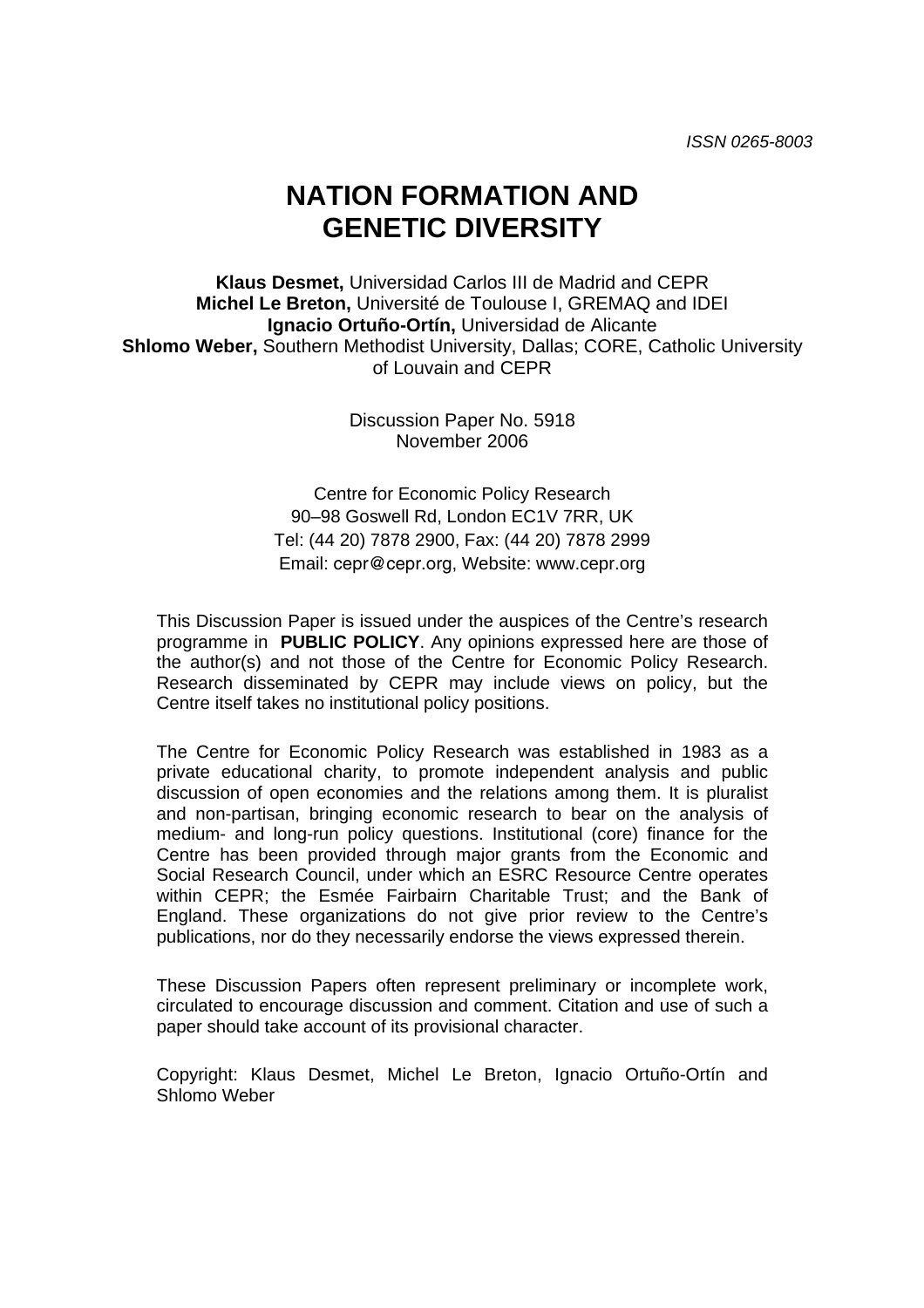November 2006

# **ABSTRACT**

Nation Formation and Genetic Diversity\*

This paper presents a model of nation formation in which culturally heterogeneous agents vote on the optimal level of public spending. Larger nations benefit from increasing returns in the provision of public goods, but bear the costs of greater cultural heterogeneity. This tradeoff induces agents' preferences over different geographical configurations, thus determining the likelihood of secession and unification. We provide empirical support for choosing genetic distances as a proxy of cultural heterogeneity. By using data on genetic distances, we examine the stability of the current map of Europe and identify the regions prone to secession and the countries that are more likely to merge. Our framework is further applied to estimate the welfare gains from European Union membership.

JEL Classification: D70, F02, H40 and H77 Keywords: cultural heterogeneity, European Union, genetic diversity, nation formation, secession and unification

Klaus Desmet Departamento de Economía Universidad Carlos III 28903 Getafe Madrid **SPAIN** Email: klaus.desmet@uc3m.es

For further Discussion Papers by this author see: www.cepr.org/pubs/new-dps/dplist.asp?authorid=144849

Michel Le Breton GREMAQ and IDEI Université des Sciences Sociales Manufacture des Tabacs 21 allée de Brienne 31000 Toulouse FRANCE Email: lebreton@cict.fr

For further Discussion Papers by this author see: www.cepr.org/pubs/new-dps/dplist.asp?authorid=159295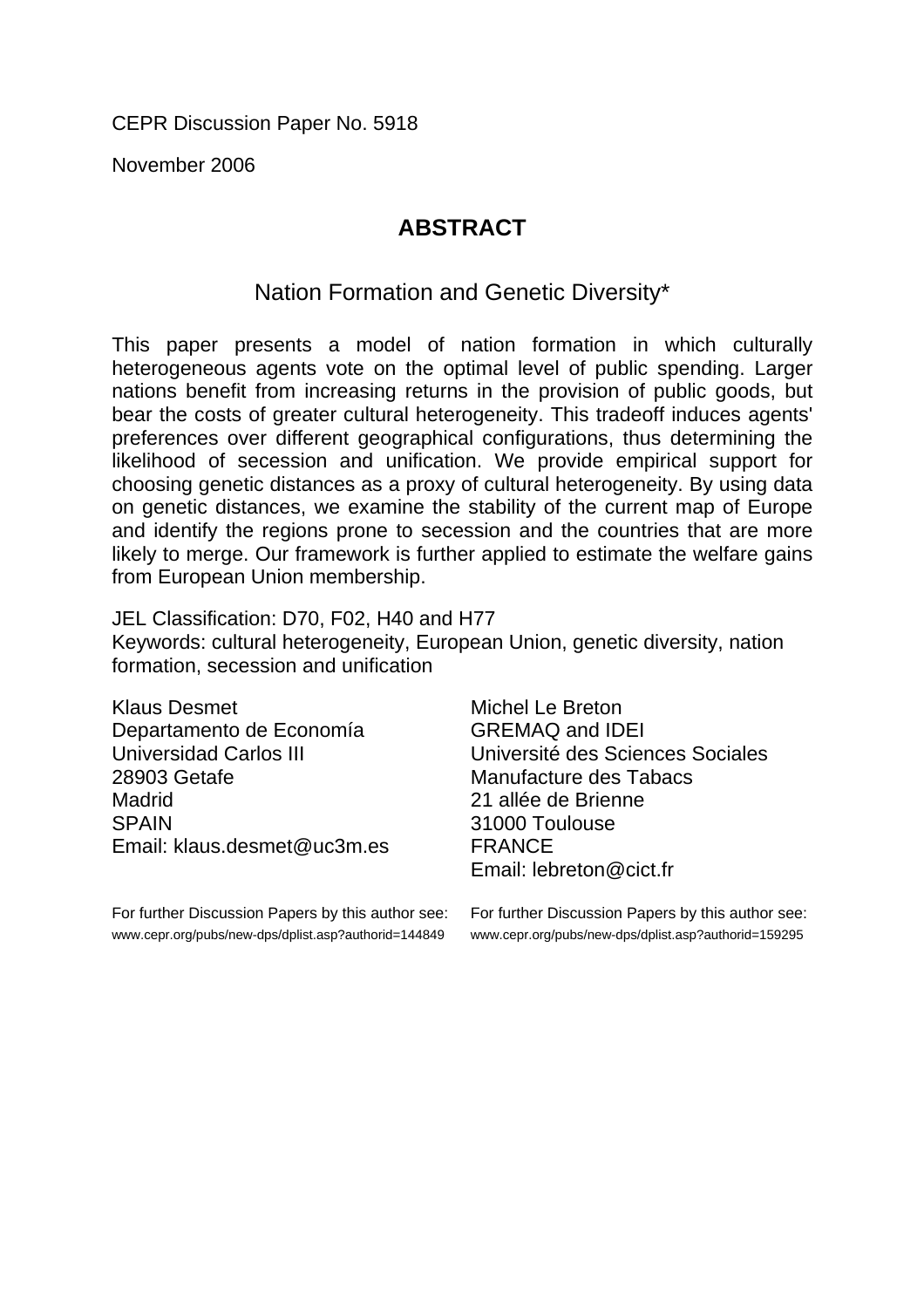Ignacio Ortuño-Ortín Department of Economics University de Alicante Campus de Sant Vicent 03071 Alicante SPAIN Email: ortin@merlin.fae.ua.es Shlomo Weber Department of Economics **SMU** 3300 Dyer Street Dallas, TX 75275 USA Email: sweber@mail.smu.edu

For further Discussion Papers by this author see: www.cepr.org/pubs/new-dps/dplist.asp?authorid=154176

For further Discussion Papers by this author see: www.cepr.org/pubs/new-dps/dplist.asp?authorid=161025

\*We thank Lola Collado, Andrés Romeu, Christian Schultz and RomainWacziarg for helpful comments. Financial aid from the Spanish Ministerio de Educación y Ciencia (SEJ2005-05831), the Fundación BBVA 3- 04X and the Fundación Ramón Areces is gratefully acknowledged.

Submitted 02 October 2006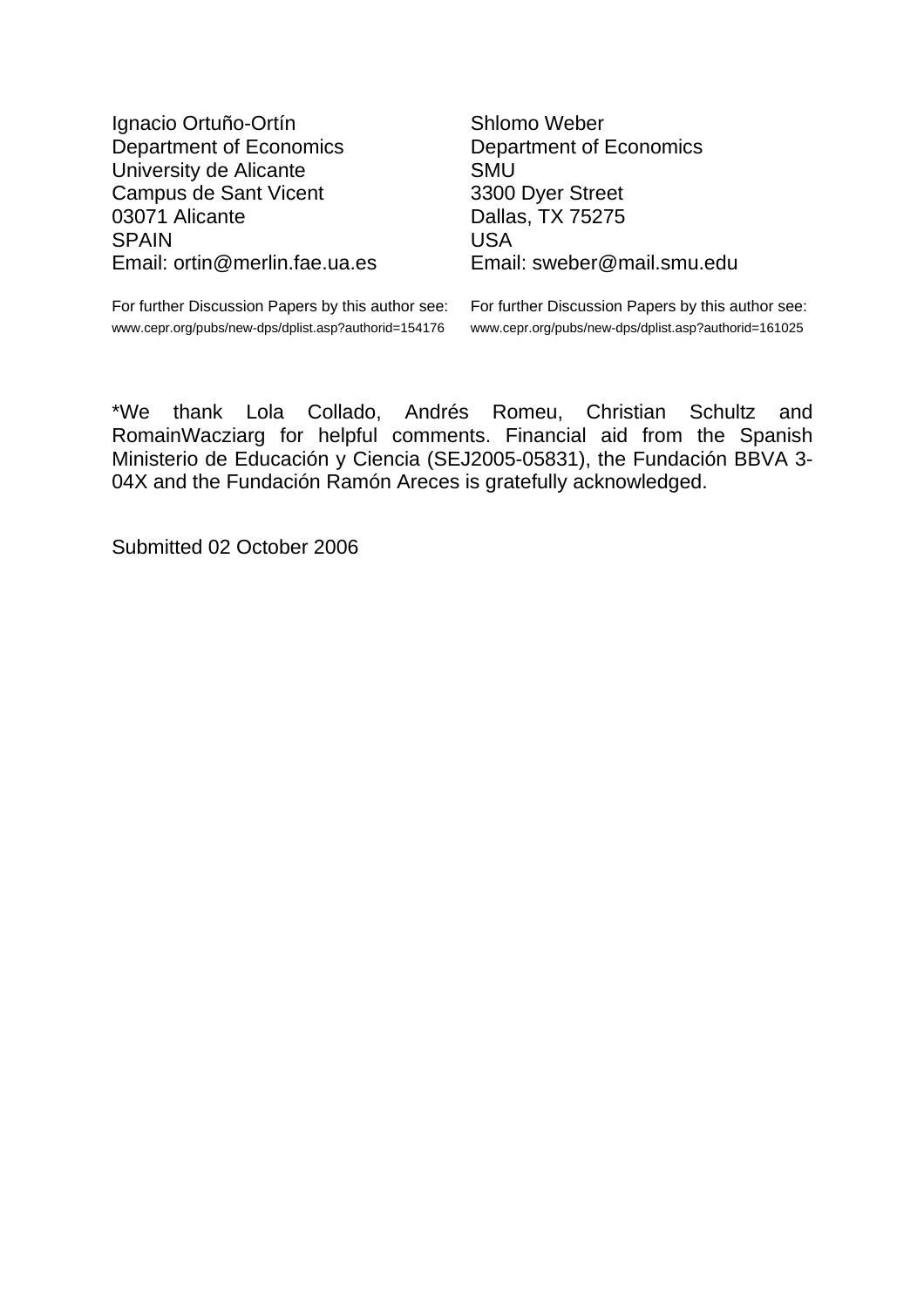## 1 Introduction

Recent decades have witnessed large-scale map redrawing. Some countries, such as the Soviet Union and Yugoslavia, have broken up, while others have been moving to ever closer cooperation, the European Union being the prime example. An extensive theoretical literature has analyzed the costs and benefits of nation formation (see, e.g., Alesina and Spolaore, (1997), (2003), Bolton and Roland (1997)). Larger nations benefit from scale economies, but pay the costs of an increasingly heterogeneous population. The optimal size of a nation is then determined by this trade-off.

The main goal of this paper is to explore nation formation empirically. Focusing on European countries and regions, we use data on cultural heterogeneity to address the following questions. Is the current map of Europe stable? Which regions are more likely to secede? Which countries stand a better chance to cooperate and possibly unite? Who gains and who loses from the formation of the European Union?

The theoretical setup has agents vote on the optimal level of public spending in presence of increasing returns in the provision of public goods. However, the utility derived from public goods is decreasing in the country's degree of cultural heterogeneity. This framework allows us to compare welfare across different geographical arrangements. In particular, we can study whether agents would like to unite or secede by assuming that the majority of agents affected by such a move should support the rearrangement. To model cultural heterogeneity, we rely on a matrix of cultural distances between nations. We refer to this measure as *metric heterogeneity*. Preferences are such that, all else equal, an agent prefers to be part of a nation which minimizes cultural distances. In other words, each agent ranks nations on the basis of how culturally different they are. The notion of metric heterogeneity we employ is similar to the one described in the literature on cooperative games where players are characterized by their location in a network or in a geographical space. In such a framework the gains from cooperation increase when the distances among the players in the coalition decrease. Le Breton and Weber (1995) focus on the case where two-person coalitions may form and characterize the patterns for which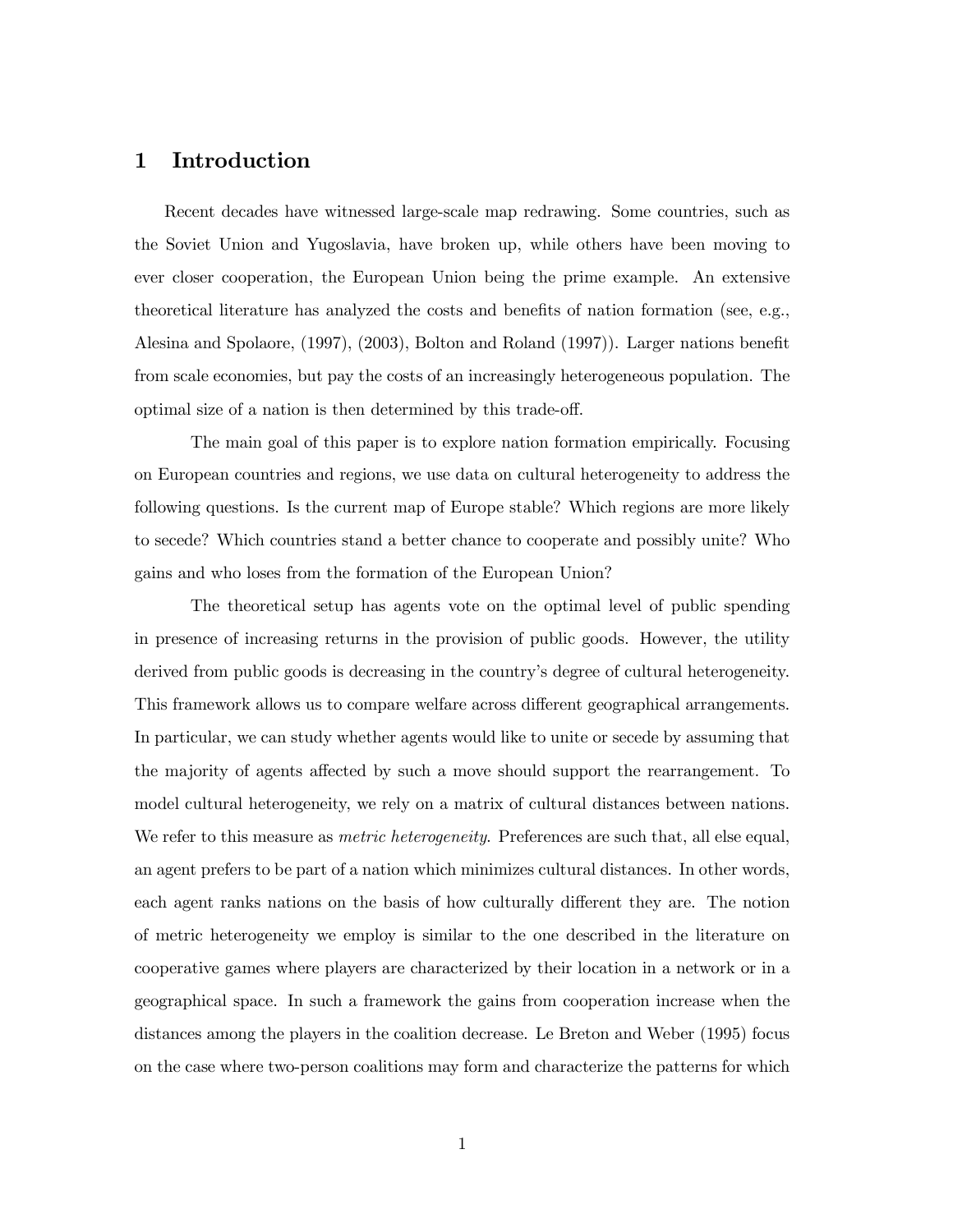there is a stable group structure. In contrast to their work, we do not allow for unlimited monetary lump sum transfers among players in the group.

The most crucial issue in linking our model to the data is how to measure cultural heterogeneity empirically. We use genetic distances amongst populations as a proxy for cultural distances.<sup>1</sup> The underlying assumption is that the more two populations have mixed, the more similar their cultural views will be. Since populations that have experienced more mixing  $\sim$  or populations that have become separated more recently ñ are genetically more alike, there should be a positive correlation between genetic and cultural distances. We emphasize that we view genetic distances as a record of mixing, and not as saying anything about the relation between genes and human behavior.

We start by estimating the set of parameter values that makes the current map of European nations stable. In other words, we search for those parameter values that are consistent with an equilibrium of the coalition formation game played by countries and regions. This then allows us to determine which regions are more likely to separate, and which countries are more likely to form a union. By slightly increasing the perceived cost of cultural heterogeneity in the utility function, we can check which region would be the first to break away. According to our findings, the Basque Country is the most likely to secede. Likewise, by slightly decreasing the cost of cultural heterogeneity, we can see which countries would be the first to unite. Belgium and Austria, two small countries that for part of their history were united under Habsburg rule, top the list. If we limit unions to countries that are geographically close, Denmark and Norway, which were united from the Middle Ages until 1814, become the most likely to merge.

We also examine the gains from European Union membership. The goal is to understand who gains most and who loses most from European Union membership. The focus is on the EU before enlargement. Depending on the methodology used, Ireland or Portugal come out as the winners, whereas Germany always comes in last, being the only country that loses from being part of the EU. Of course, these findings are not only the

<sup>&</sup>lt;sup>1</sup>See Guiso, Sapienza and Zingales (2005) and Spolaore and Wacziarg (2006) for applications of genetic distances to economics.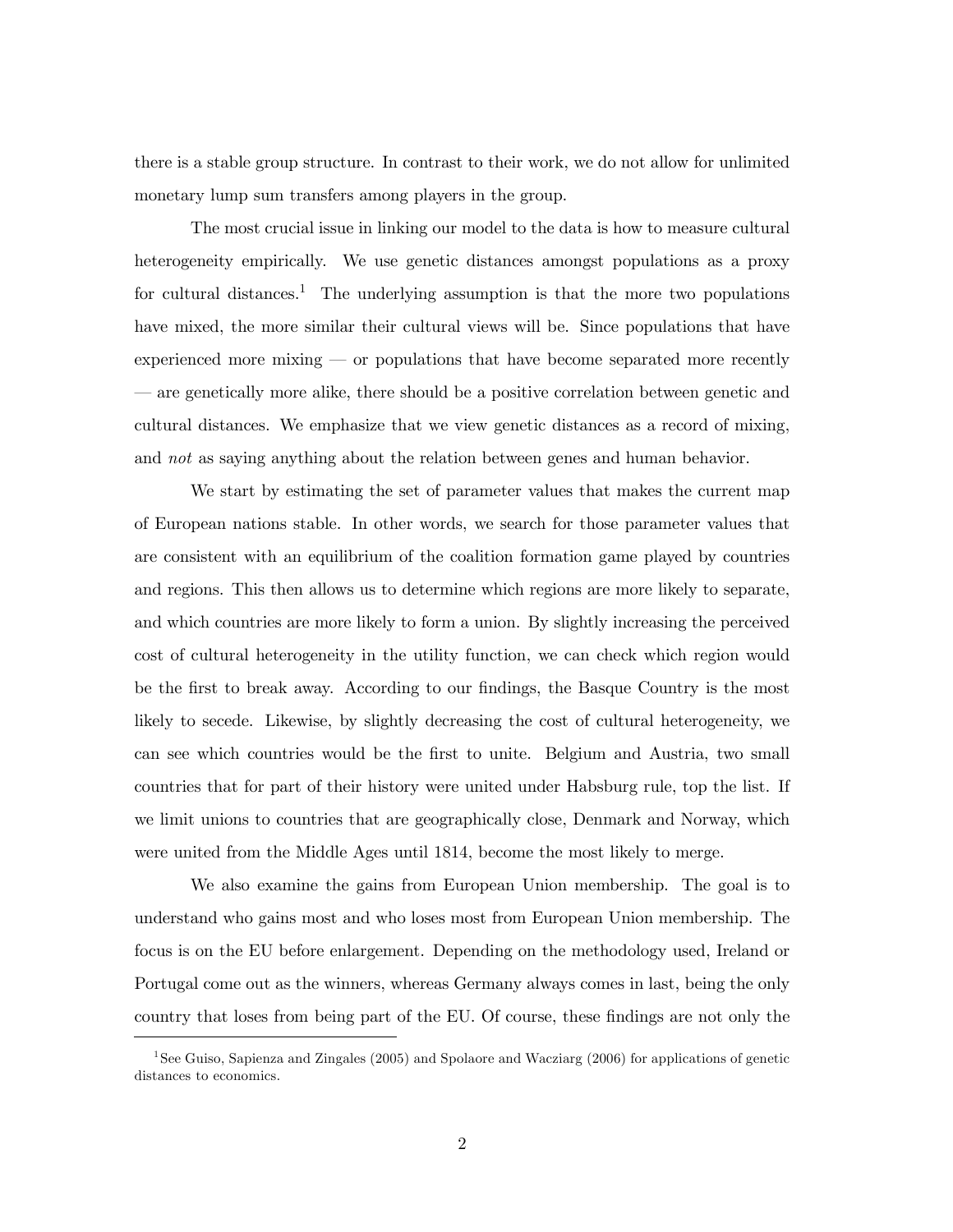result of cultural heterogeneity. A countryís size and level of development also matter. Larger countries already reap much of the benefits from increasing returns, whereas richer countries may be loath to have to redistribute more when joining in a union with poorer bedfellows. To isolate the role of culture, we compare our ranking to the one we would obtain if we were not to take into account cultural heterogeneity. Two countries stand out when ignoring culture: Belgium gains less and Greece gains more. This makes sense. In our data set Greece is the country which is culturally most distant from the rest of the EU-15, whereas Belgium is the 'genetic capital' of the Union.

Before proceeding with our analysis, we would like to point out that the genetic distances we use are imbedded in an abstract n-dimensional space. Since the values of genetic distances are based on information of many different genes, they cannot be represented in a one-dimensional space. In other words, we cannot locate the countries and regions in our data set on a line.<sup>2</sup> Although there may be certain policy issues for which a one-dimensional space suffices, in general this is too restrictive. To give a simple example, if agents who reside in the same county have to decide on the geographic location of a public facility, this problem is, by nature, two-dimensional. Alternatively, agents with the same income may have different views regarding the desired level of redistribution within the society. Thus, the search for an optimal public policy is naturally a multidimensional problem. To be consistent with this possibility, and in contrast to much of the standard theoretical work (see, e.g., Alesina and Spolaore, (1997, 2003) and Bolton and Roland (1997)), our model does not require a population heterogeneity to be onedimensional. In fact, the dimensionality of the space in which cultural distances are measured is irrelevant.

Another important issue is to justify our choice of using genetic distances as a proxy for cultural distances. If we are interested in measuring cultural heterogeneity, one may argue we should use data from social surveys which enquire about people's values. However, the answers to many questions in opinion polls are arguably biased by short term

<sup>2</sup>Environments where the heterogeneity parameter is one dimensional have been widely investigated (Alesina and Spolaore, 1997; Le Breton and Weber, 2003). Group stability has been explored there from both a noncooperative and a cooperative points of view.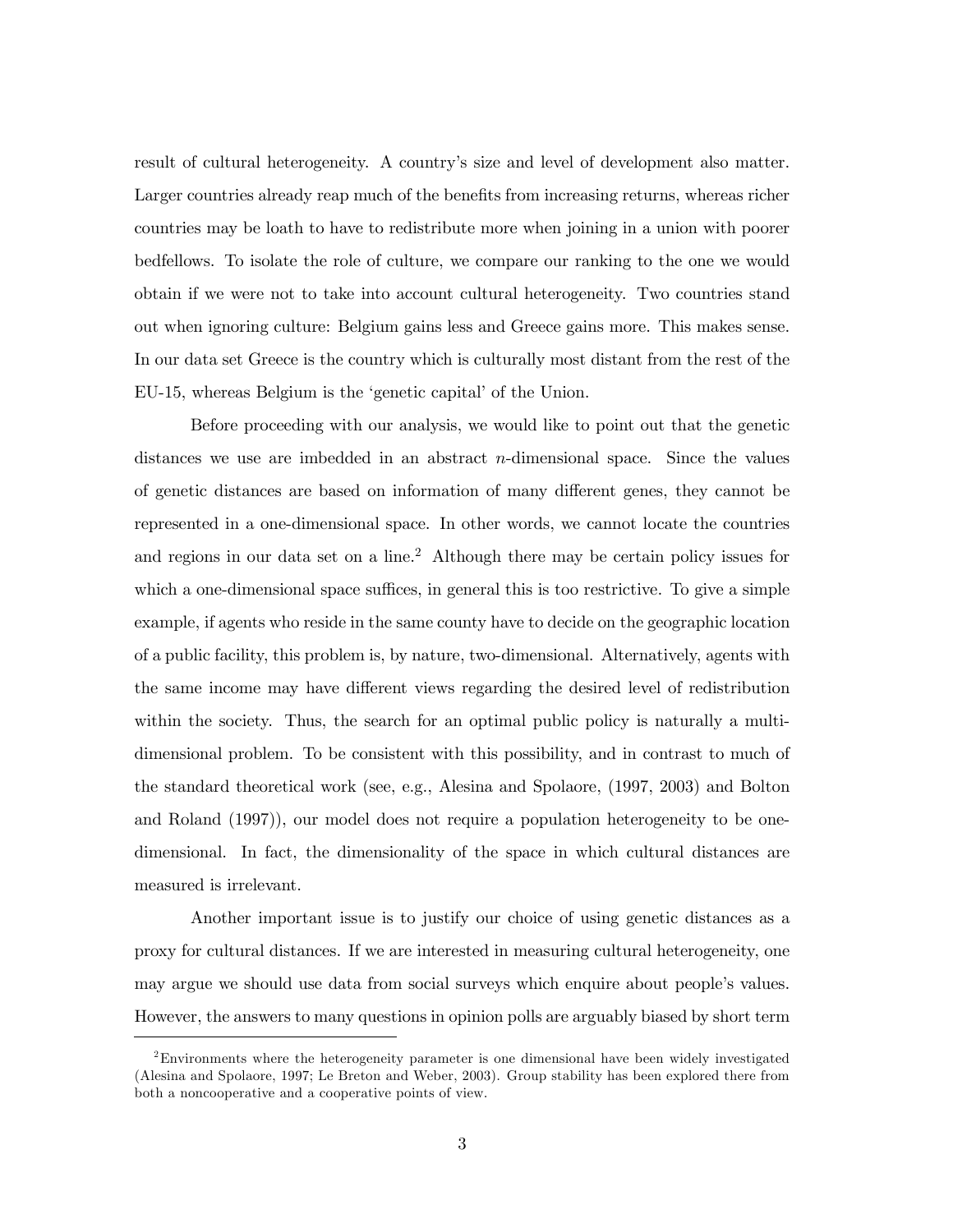events, such as the political business cycle. Since we are interested in long-term decisions secessions or unifications — information gathered from surveys or opinion polls may not be the most appropriate. Nevertheless, we do explore this type of information, and find a strong correlation between distances based on social surveys and genetic distances. We view this result not as an argument for an extensive use of opinion polls, but rather as lending support to the view that genetic distances are a reasonable proxy for cultural distances.

Of course there exist alternatives for measuring cultural distances. For instance, geographical distances or linguistic distances may capture the same type of information. Indeed, the relation between genes, languages and geography has been extensively studied in population genetics (see, e.g., Sokal (1987) and Cavalli-Sforza et al., (1994)). However, even after controlling for languages and geography, we find that populations that are similar in genes tend to give more similar answers to opinion polls.<sup>3</sup>

Needless to say, our main assumption  $-$  more population mixing implies smaller cultural differences  $\sim$  could be open to debate. Some authors claim that mixing is not necessary for cultural diffusion to happen (see, e.g., Jobling et al., 2004). It might be the case that, say, Danes have not mixed much with Germans in the last 20 generations, so that there genetic distance is relatively large. However, cultural diffusion might have taken place through books, newspapers, the education system, religion, etc., making their preferences quite similar. Thus, the question is whether the transmission of culture takes place through migration flows and the mixing of populations (demic diffusion) or through other channels. This is yet another debate in population genetics, and authors, such as Cavalli-Sforza et al. (1994) and Chikhi et al. (2002), have argued that demic diffusion has played a dominant role.<sup>4</sup> Spolaore and Wacziarg (2006) make a similar claim in the case of the diffusion of innovation.

The issue of nation and alliance formation discussed in our paper has been empir-

<sup>3</sup>A recent paper by Giuliano et al. (2006) argues that in the case of trade genetic distances cease to be significant once geographical distances are properly measured. In contrast, our focus is on cultural distances, not on trade.

<sup>4</sup>See, however, Haak et al. (2005) for an opposite view regarding the diffusion of farming in Europe.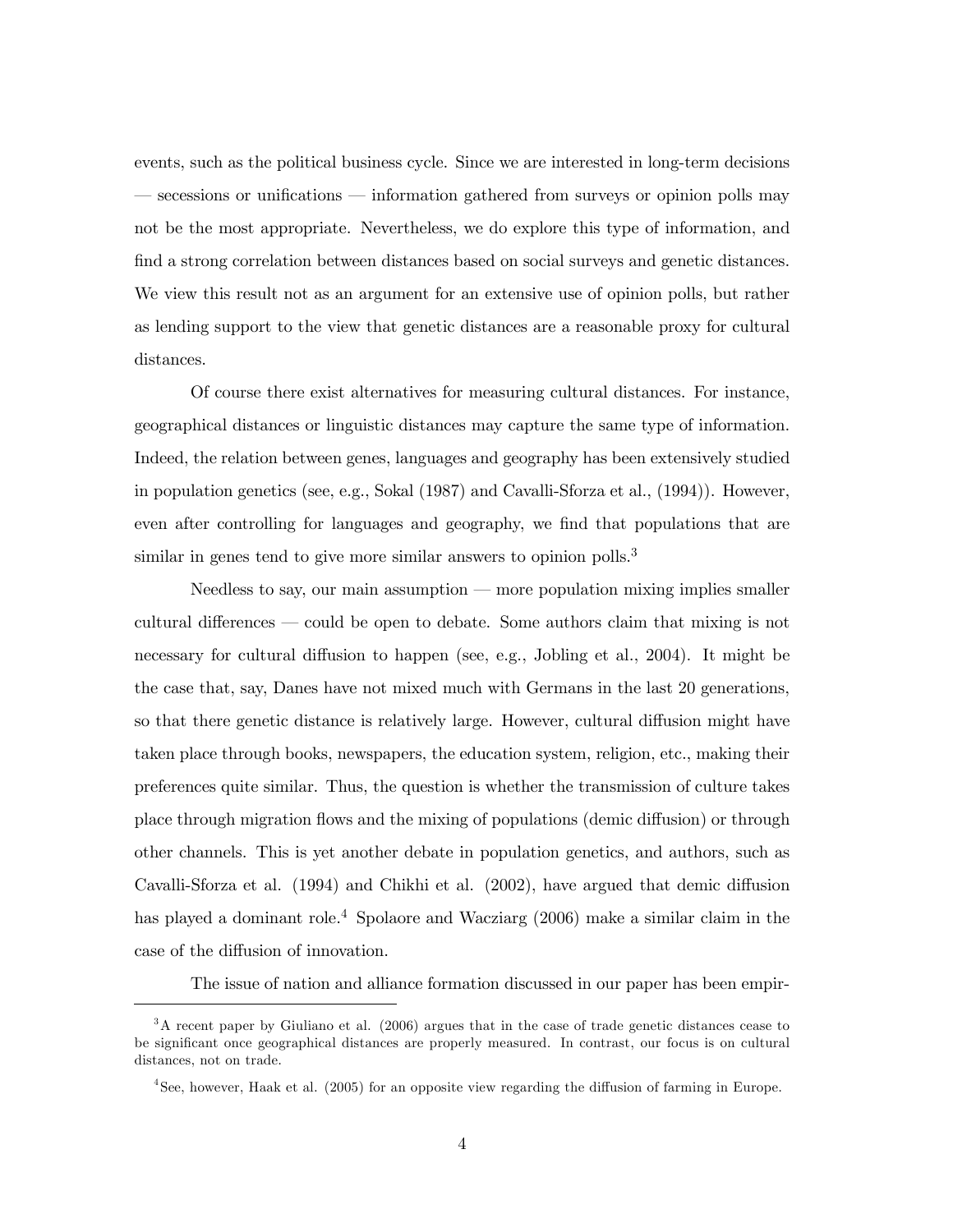ically studied by several authors. Axelrod and Bennett (1993) show how landscape theory is able to predict the European alignment of the Second World War. They consider a setting where each nation is characterized by its propensity to work with other nations. Given the partition of all nations into two blocs, the *frustration* of a nation is determined as the sum of its propensities towards nations outside the group, and energy is then the weighted sum of the frustrations of all countries. Using the 1936 data, Axelrod and Bennett examine two-bloc structures that minimize energy and show the existence of a local minimum, which almost exactly corresponds to the wartime alignment in Europe. Spolaore and Wacziarg (2005) estimate the effect of political borders on economic growth and run a number of counterfactual experiments to examine how the union of different country pairs would affects growth. However, they do not take into account cultural heterogeneity. A recent paper of Alesina, Easterly and Matuszeski (2006) explores the poor economic performance of ëartificialí states, where borders do not match a division of nationalities.

From a theoretical point of view our paper is related to recent developments in the area of hedonic games,<sup>5</sup> where the payoff of a player depends exclusively upon the group to which he belongs. In our framework the benefit of a region from being part of a certain coalition depends solely on regions in the coalition, and is independent of the number and composition of other coalitions that are formed. Thus, our nation formation game is a hedonic game.<sup>6</sup> Also, the contribution by Milchtaich and Winter  $(2002)$ , where players compare groups on the basis of the distance between their own characteristics and the average characteristics of the group, share some common features with our work.

The rest of the paper is organized as follows. Section 2 presents the theoretical framework. Section 3 studies the stability of Europe by exploring the likelihood of secessions and unions between country pairs. Section 4 analyzes the gains of European Union membership. Section 5 does an exhaustive study of the full stability of Europe.

 ${}^{5}$ See Drèze and Greenberg (1980).

 ${}^{6}$ However, our game is not 'additively separable' which rules out the direct application of the results by Banerjee, Konishi and Sönmez (2001) and Bogomolnaia and Jackson (2002).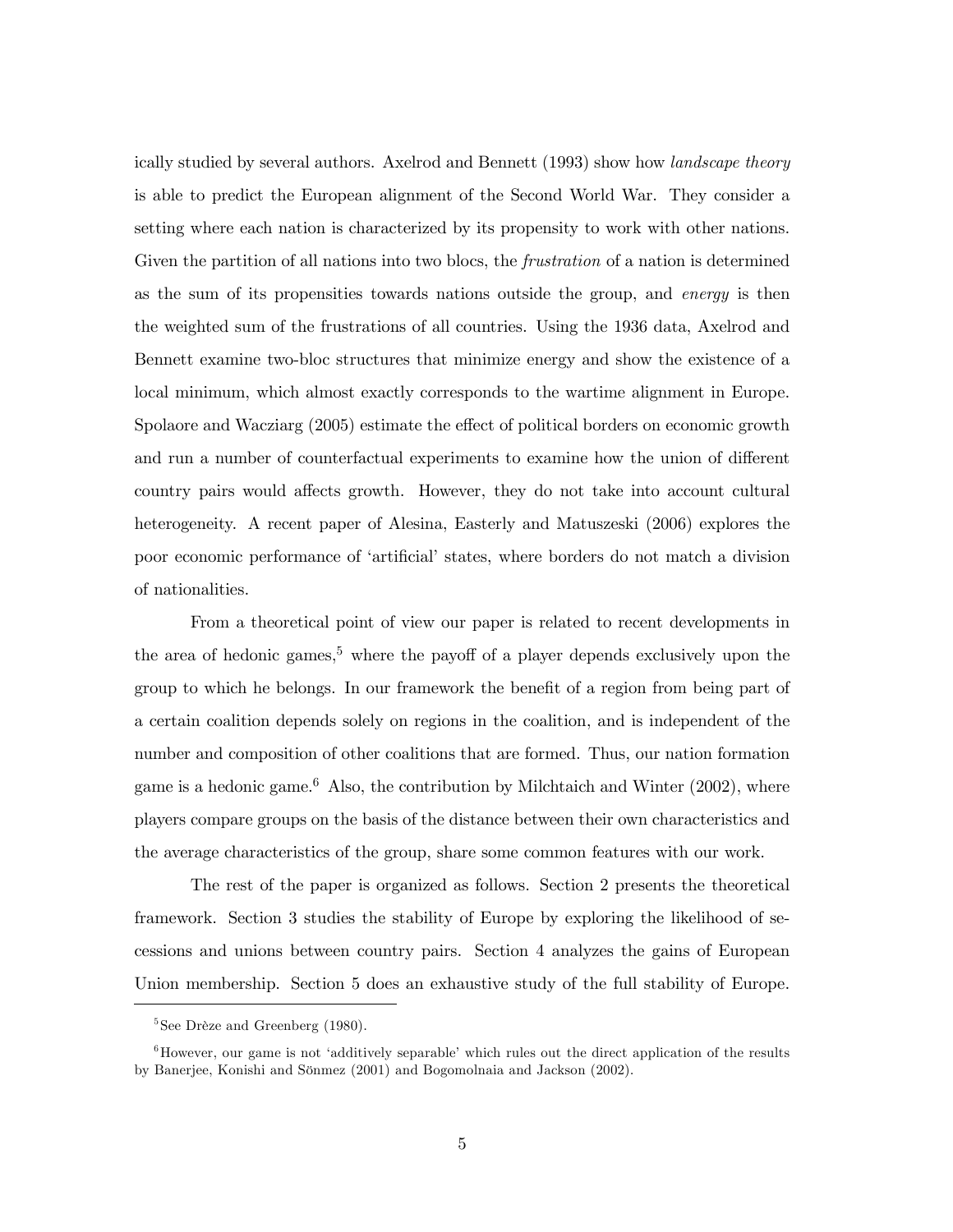Section 6 provides empirical support for using genetic distances as a proxy of cultural heterogeneity. Section 7 concludes.

### 2 The Model

#### 2.1 General Framework

The world W is partitioned into countries, each consisting of one or several regions. Each individual in W resides in one of the regions. The set of regions is denoted by N. In the rest of the discussion, the set of regions is taken as given, whereas the partition of the world into countries can change. The population of country  $C$  is given by

$$
p(C) = \frac{\mathsf{X}}{I \in C} p(I),
$$

where the summation extends over all regions  $I$  belonging to  $C$ .

There are two types of heterogeneity in this model, cultural and income. Within regions there is only income heterogeneity. In other words, there is intra-regional income heterogeneity, but no intra-regional cultural heterogeneity, so that individuals in a regions may have different incomes but are culturally homogeneous. Within countries both types of heterogeneity may be present. In other words, there is intra-country income heterogeneity, and if a country consists of more than one regions, there will also be intra-country cultural heterogeneity.

For any two regions  $I, J \in N$ , we call  $d(I, J)$  the cultural distance between a resident of  $I$  and a resident of  $J$ , and in the empirical part of our investigation we identify  $d(I, J)$  with the genetic distance between region I and region J. Obviously,  $d(I, J) = d(J, I)$  for all I and J. Given that cultural heterogeneity is only present across regions,  $d(I, I) = 0$  and  $d(I, J) > 0$  for all  $I \neq J$ . We denote by D the matrix  $D = (d(I, J))_{I, J \in \mathbb{N}}$ . The weighted cultural distance between a resident of region I, that belongs to country  $C$ , and all other residents of  $C$  is

$$
H(I,C) = \frac{X}{J \in C} \frac{p(J)d(I,J)}{p(C)}.
$$
\n<sup>(1)</sup>

The value of  $H(I, C)$  will represent the degree of *cultural heterogeneity* experienced by a resident of region  $I \in C$ .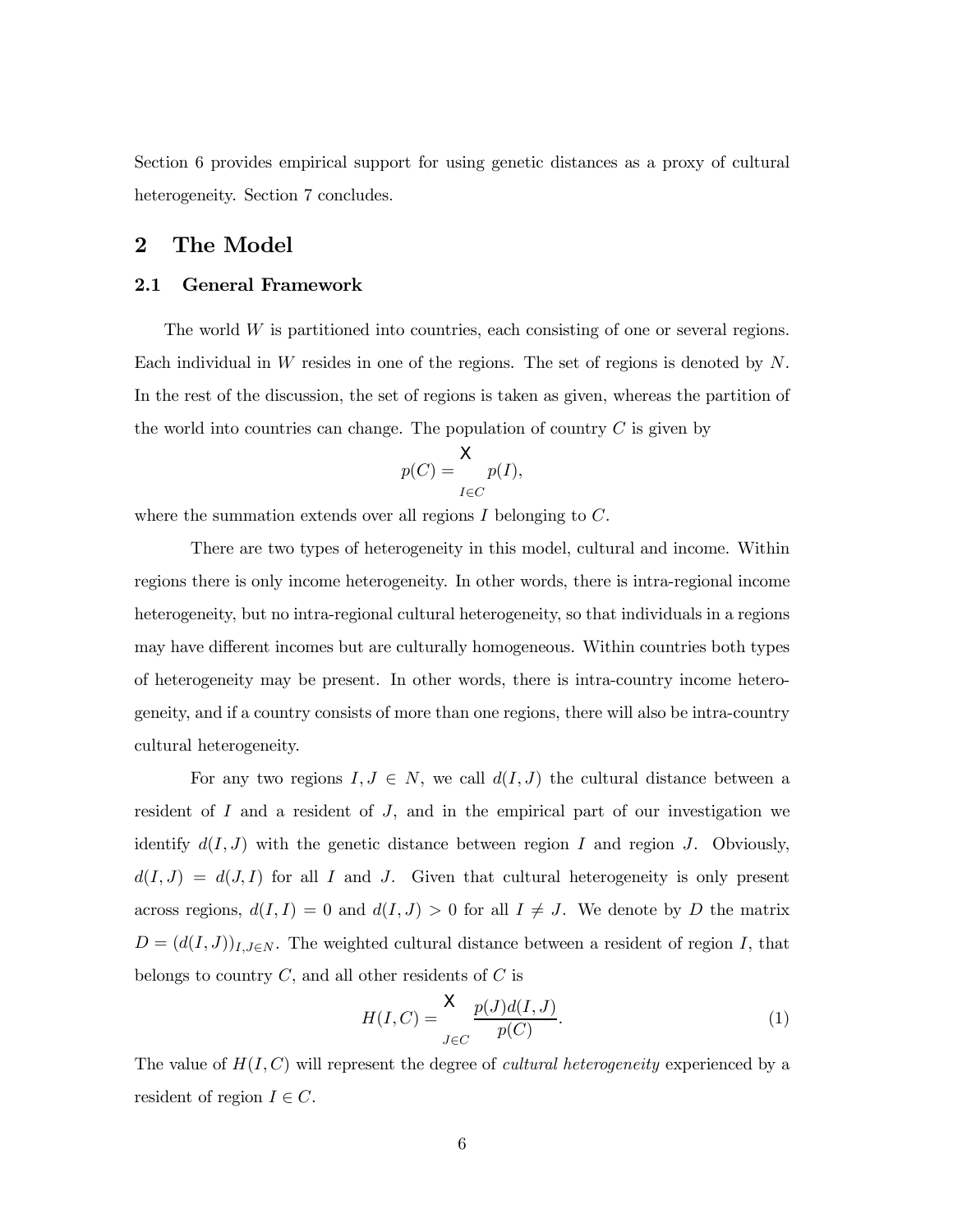The income distribution in region I is given by the density function  $f_I(y)$  with support  $[\underline{y}, \overline{y}]$  which is common for all regions. The total income in I is denoted by  $Y(I)$ :

$$
Y(I) = \frac{Z_{\bar{y}}}{\underline{y}} f_I(y) dy.
$$
 (2)

Similarly,  $Y(C)$  will denote the total income in country C.

Agents' utility depends on private consumption,  $c$ , public consumption,  $g$ , and the degree of cultural heterogeneity they face. We adopt the following quasi-linear expression for the utility of an individual i in region  $I \in C$ :

$$
u(c, g, I, C) = c + V(g, H(I, C)),
$$
\n(3)

where  $V$  is twice continuously differentiable, strictly concave and increasing in the amount of public good g. We assume that cultural heterogeneity reduces the utility an agent derives from the consumption of the public good  $g$ . Thus,  $V$  is decreasing in the second argument, the level of cultural heterogeneity faced by a resident of region I in country C. If agents reside in one-region countries, intra-regional cultural homogeneity implies that for every one-region country I the value of  $H(I, I)$  is equal to zero. Thus, the utility of agents in one-region countries becomes:

$$
u(c, g, I, I) = c + V(g, 0).
$$

Public goods are financed through a proportional tax rate  $\tau, 0 \le \tau \le 1$ , so that taxation is redistributive. For simplicity, we assume that the price of the public and the private good are both equal to 1. Furthermore, taxation does not involve deadweight losses, so that if country C selects the tax rate  $\tau$ , the level of public good will be  $\tau Y(C)$ . The indirect utility of an individual i with income  $y_i$ , residing in region I in country C, that adopts the tax rate  $\tau$ , can be presented as

$$
v(y_i, \tau, I, C) = y_i(1 - \tau) + V(\tau Y(C), H(I, C)).
$$
\n(4)

The tax rate  $\tau$  in every country C is chosen by majority voting. Note that for every country C the preferences of every agent  $i \in C$  over tax rates are single-peaked.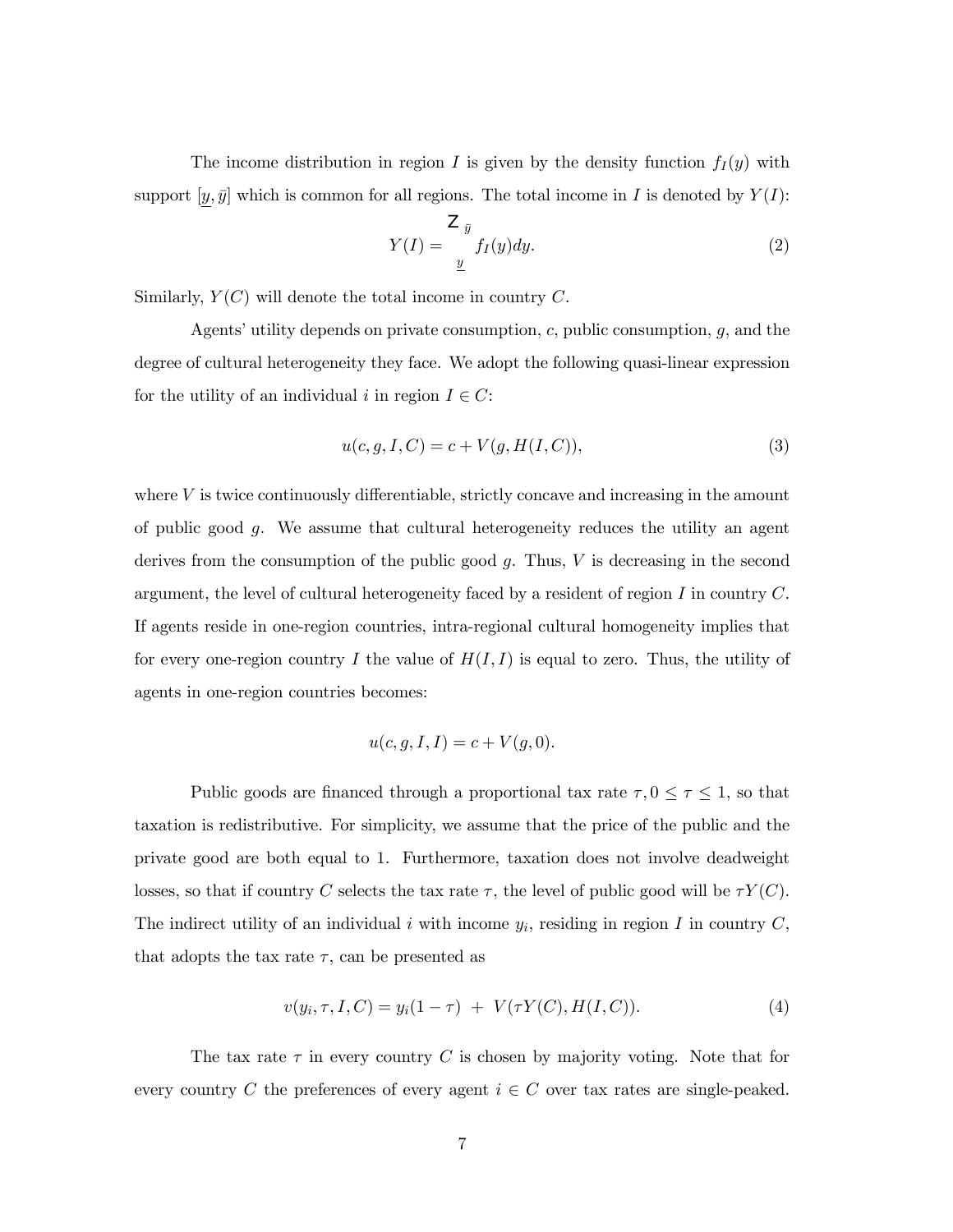Denote by  $\tau(y_i,I,C)$  the preferred tax rate for an individual i with income  $y_i$  who resides in region  $I \in C$ :

$$
\tau(y_i, I, C) = \arg\max_{\tau \in [0,1]} v(y_i, \tau, I, C)
$$
\n
$$
(5)
$$

Note that, given single-peaked preferences, majority voting yields a tax rate preferred by the median agent.

The goal is to identify stable partitions of countries. There are several stability concepts that have been applied in the literature (see, e.g., Alesina and Spolaore, 1997, Jéhiel and Scotchmer, 2001, Bogomolnaia et al., 2005). In this paper, we focus on a simple but relevant stability concept, which we believe to be the appropriate one in our context (see also Alesina and Spolaore, 1997). We call this stability concept the Limited Right of Map Redrawing and it requires, subject to majority voting, the unanimous approval of any border redrawing by all affected regions. For every partition  $\pi = \{C_1, \ldots, C_K\}$  and every region  $I \in N$  denote by  $C^{I}(\pi)$  the country in  $\pi$  that contains I. Let  $\tau(C)$  be the optimal tax level chosen by the median agent in country  $C$ . We then have the following definition:

**Domination relation:** Partition  $\pi'$  dominates partition  $\pi$  if for every region affected by the shift from  $\pi$  to  $\pi'$ , the majority of its residents prefer the new arrangement  $\pi'$ over the old one  $\pi$ . That is, for every region I with  $C^{I}(\pi) \neq C^{I}(\pi')$  we have

$$
p(\lbrace i \in I | v(y_i, \tau(C^I(\pi')), I, C^I(\pi')) > v(y_i, \tau(C^I(\pi)), I, C^I(\pi)) \rbrace) > \frac{1}{2}p(I).
$$

This concept of domination allows us to precisely define the Limited Right of Map Redrawing:

Limited Right of Map Redrawing (LRMR): Let partition  $\pi$  be given. A partition  $\pi' \neq \pi$  generates credible map redrawing if  $\pi'$  dominates  $\pi$ . A partition  $\pi$  is LRMRstable or stable if it cannot generate credible map redrawing.

It is crucial to point out the decisiveness of the median agent (Gans and Smart, 1996). That is, the preferences of the median income agent in a region over different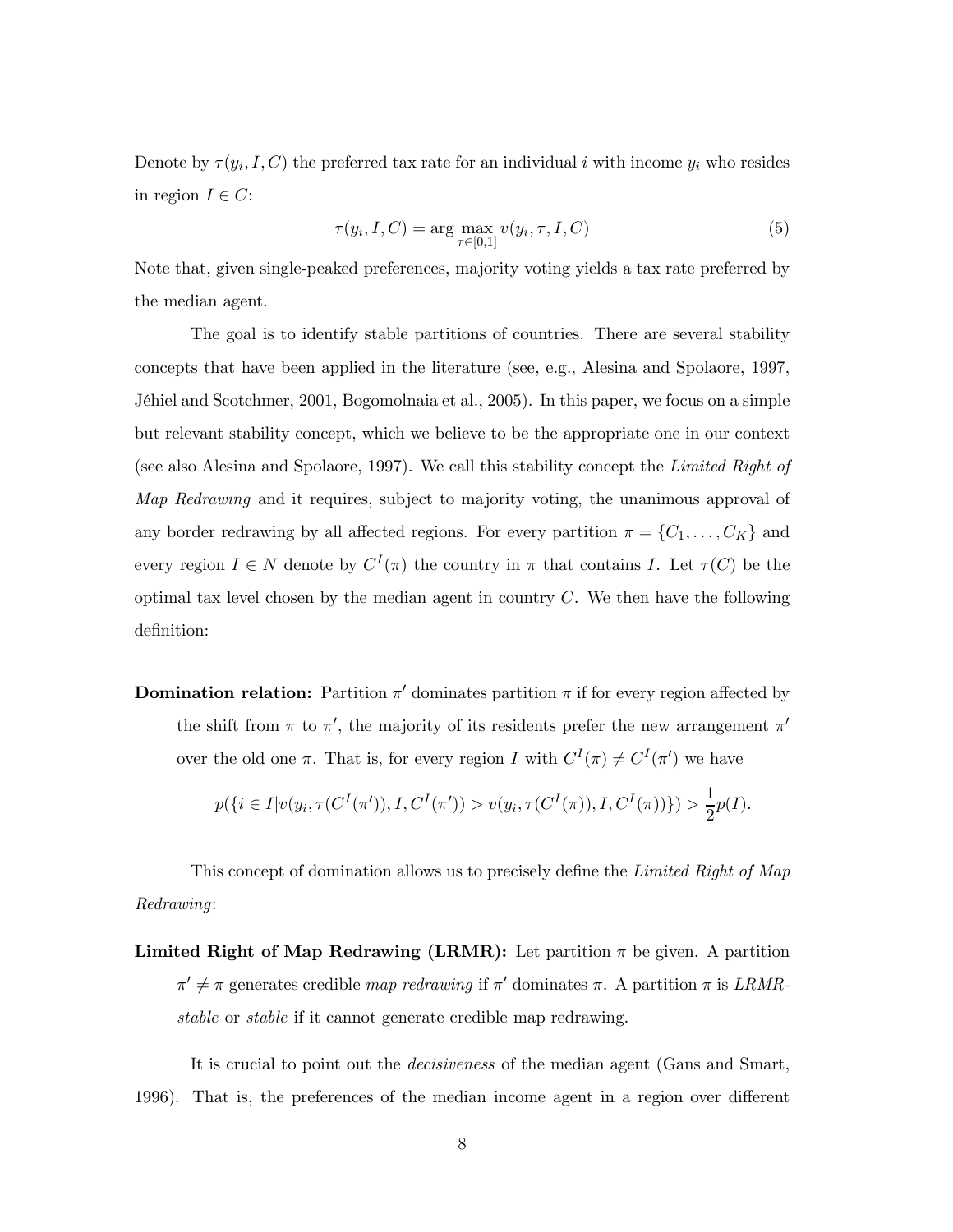arrangements 'represent' those of the majority of its residents. For every region  $I$  denote by  $y_m(I)$  the median income in this region, and for every country C that contains I, let  $v_m(I, C)$  be the value of the indirect utility function v in (4) when the tax rate in country C is given by  $\tau(C)$ :

$$
v_m(I, C) = v(y_m(I), \tau(C), I, C).
$$

Then we have the following representation result:

Lemma - Median Decisiviness: For every region I and two different countries C and  $C'$  with  $I \in C'$   $C'$  we have

$$
p(\{i \in I | v(y_i, \tau(C), I, C) > v(y_i, \tau(C'), I, C')\}) > \frac{1}{2}p(I)
$$

if and only if

$$
v_m(I, C) > v_m(I, C').
$$

**Proof:** Consider a region I and two different countries  $C$  and  $C'$  such that  $I \in C$   $C'$ . First, suppose that the inequality  $v(y_i, \tau(C), I, C) > v(y_i, \tau(C'), I, C')$  holds for more than half of region  $I$ 's population. By  $(4)$ , this inequality can be rewritten as

$$
y_i(\tau(C') - \tau(C)) > V(\tau Y(C'), H(I, C')) - V(\tau Y(C), H(I, C)). \tag{6}
$$

The range of  $y_i$  that satisfies  $(6)$  is an interval, and since it contains more than half of region I's population, the interval must include the median agent  $y_m(I)$ , for whom (6) should hold as well.

Assume now that  $v_m(I, C) > v_m(I, C')$ . By (6), we have

$$
y_m(I)(\tau(C') - \tau(C)) > V(\tau Y(C'), H(I, C')) - V(\tau Y(C), H(I, C)). \tag{7}
$$

If  $\tau(C') - \tau(C) \geq 0$  then (7) holds for all  $y_i > y_m(I)$  and some  $y_i < y_m(I)$ . If  $\tau(C')$  –  $\tau(C)$  < 0 then (7) holds for all  $y_i$  <  $y_m(I)$  and some  $y_i > y_m(I)$ . In both cases, more than half of  $\Gamma$ 's residents have the same preferences over  $C$  and  $C'$  as the median agent  $y_m(I)$ . Q.E.D.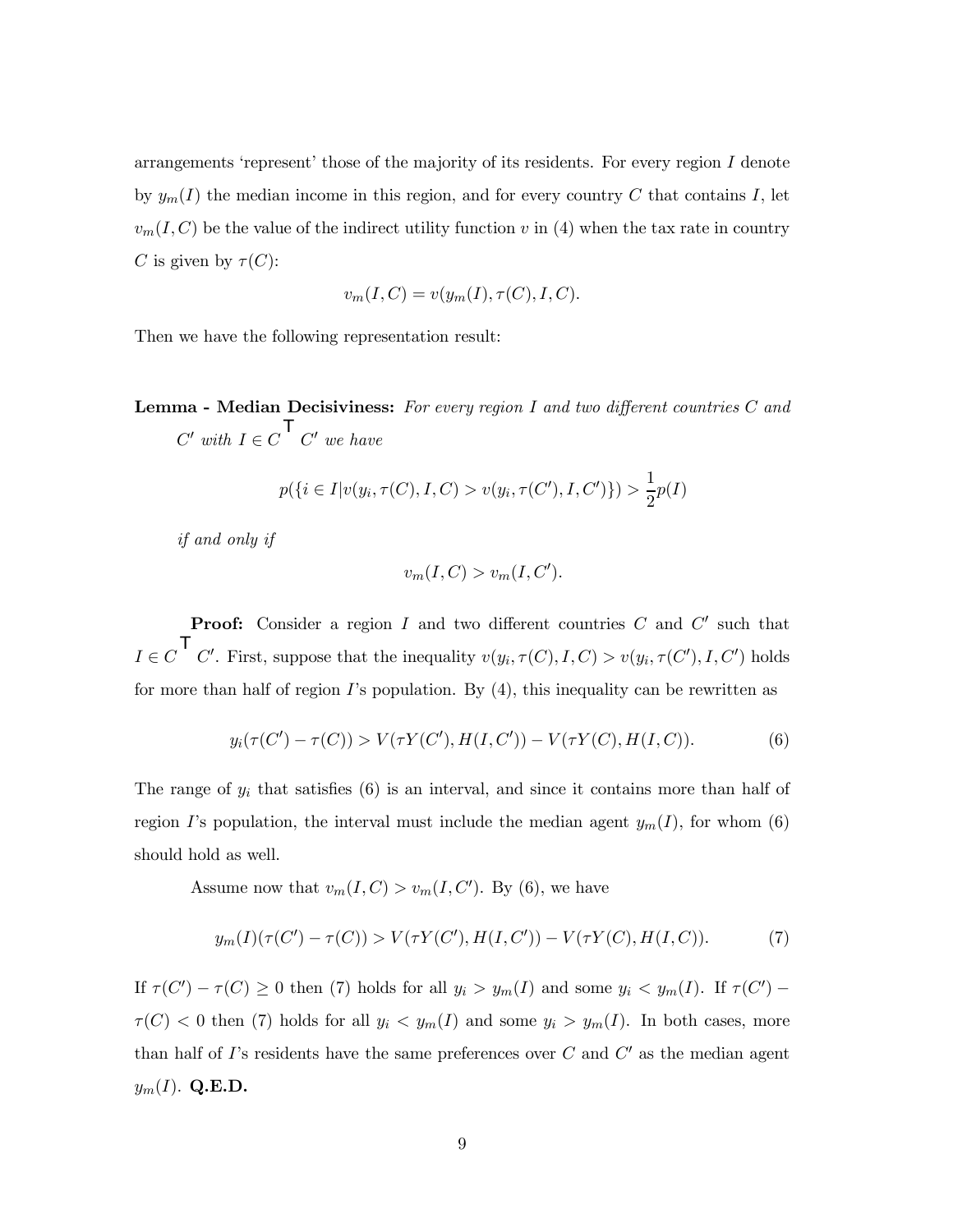This lemma plays a crucial role in the proof of our existence result. Moreover, it allows us to analyze a relation between stability and efficiency. Given the lemma, we focus on a concept of efficiency that accounts for the utility achieved by agents with median income in every region.

**Efficiency:** Let  $\Pi$  be a set of world partitions. We call  $\pi \in \Pi$  median-efficient if it maximizes

$$
\mathsf{X}_{v_m(I, C^I(\pi))}
$$

over all world partitions  $\pi \in \Pi$ .

It turns out that it is always possible to find a LRMR-stable partition. We show that, in fact, every median-efficient partition is stable. One must note that the opposite is not necessarily true.

Proposition: The set of LRMR-stable partitions and the set of median-efficient partitions are both nonempty. Moreover, every median-efficient partition is LRMRstable.

**Proof:** For every  $\pi \in \Pi$  denote

$$
R(\pi) = \frac{X}{I \in N} v_m(I, C^I(\pi)).
$$

Then  $\pi$  is a median-efficient partition if and only if

$$
R(\pi) = \max_{\pi' \in \Pi} R(\pi').
$$

Since  $\Pi$  is a finite set, there exists a median-efficient partition  $\pi$ . Let us show that it is LRMR-stable. Indeed, if not, then there is a partition  $\pi'$  that dominates  $\pi$ . Then a median agent in every region affected by a shift from  $\pi$  to  $\pi'$ , would be better off at  $\pi'$ . Since in regions that are not affected by a shift, there is no change in utility, we have  $R(\pi') > R(\pi)$ , a contradiction to the median-efficiency of  $\pi$ . Q.E.D.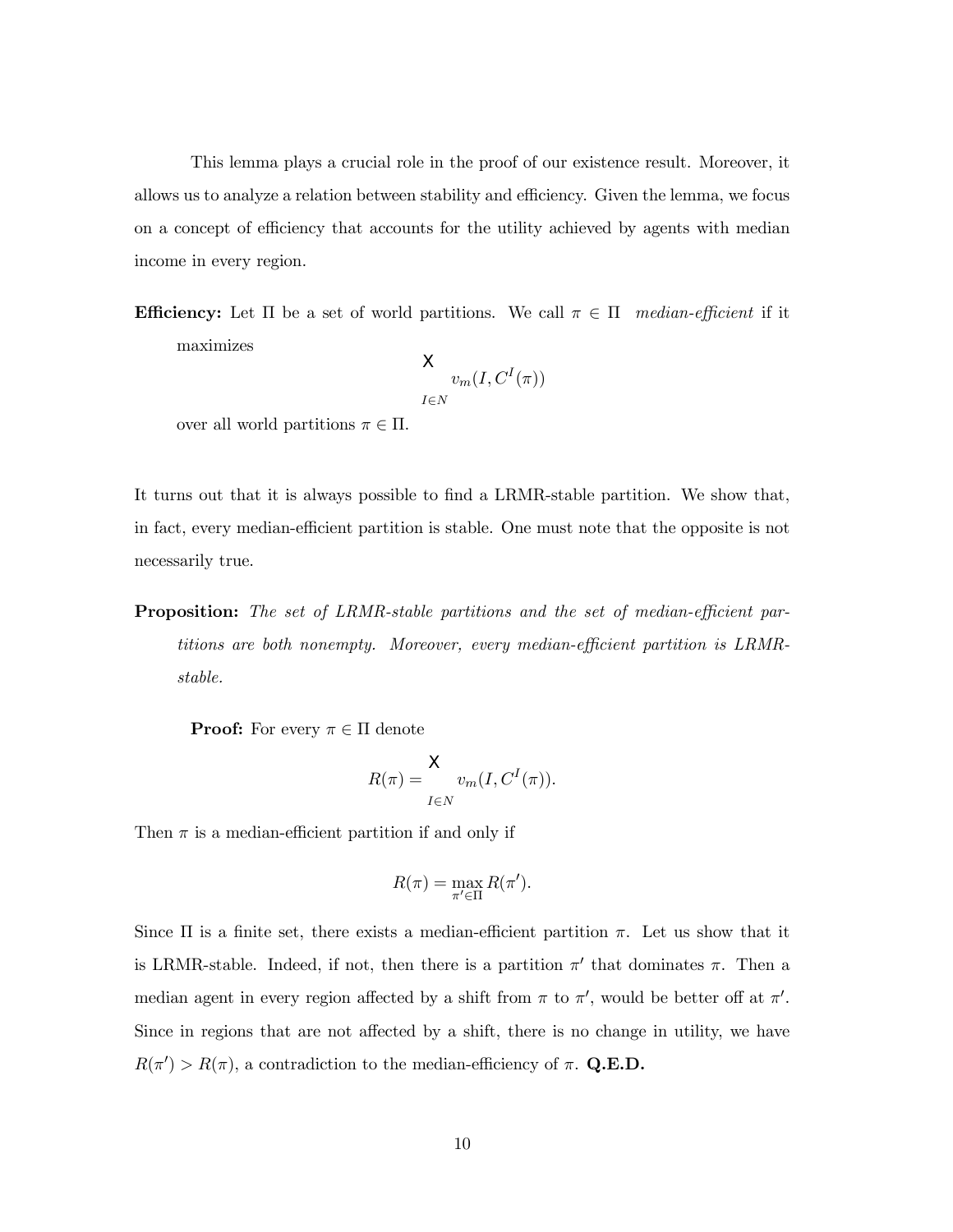#### 2.2 Our Specification

Before bringing our theoretical model to the data, we make some additional assumptions on agentsí utilities. We adopt the following quasi-linear functional form for the utility of an individual i in region  $I \in C$ :

$$
u(c, g, I \in C) = c + \alpha (Z(I, C) g)^{\beta}, \qquad (8)
$$

where  $\alpha > 0$  and  $\beta > 0$  are exogenously given parameters, and  $Z(I, C)$  is a 'discount factor<sup>'</sup>, whose range is between 0 and 1.

Since cultural heterogeneity reduces the utility an agent derives from the consumption of the public good g, the value of  $Z(I, C)$  is negatively correlated with the cultural heterogeneity faced by a resident of region  $I$  in country  $C$ . More specifically, we assume that for a such an agent the discount factor is given by

$$
Z(I, C) = 1 - H(I, C)^{\delta},\tag{9}
$$

where  $\delta \in [0, 1]$ .

The parameter  $\delta$  is important in two respects. First, the smaller is  $\delta$ , the greater is the cost of heterogeneity. If  $\delta$  is very small, the value of  $Z(I, C)$  in a multi-regional country is close to zero. In other words, a small  $\delta$  implies that in such a country any amount of public consumption becomes almost useless. Second, the smaller is  $\delta$ , the more convex is the discount factor Z. For small values of  $\delta$ , the discount factor exhibits a high degree of convexity, so that the relative effect of increasing heterogeneity on Z is larger at lower levels of heterogeneity. If agents reside in one-region countries, the discount factor  $Z(I, I)$  is equal to one, regardless of the value of  $\delta$ . Thus, the utility of agents in one-region countries becomes:

$$
u(c,g) = c + \alpha g^{\beta}.
$$

The indirect utility of an individual i with income  $y_i$ , residing in region  $I \in C$ , where the tax rate is  $\tau$ , is

$$
v(y_i, \tau, I, C) = y_i(1 - \tau) + \alpha \ (Z_{(I,C)} \ \tau \ Y(C))^{\beta}.
$$
 (10)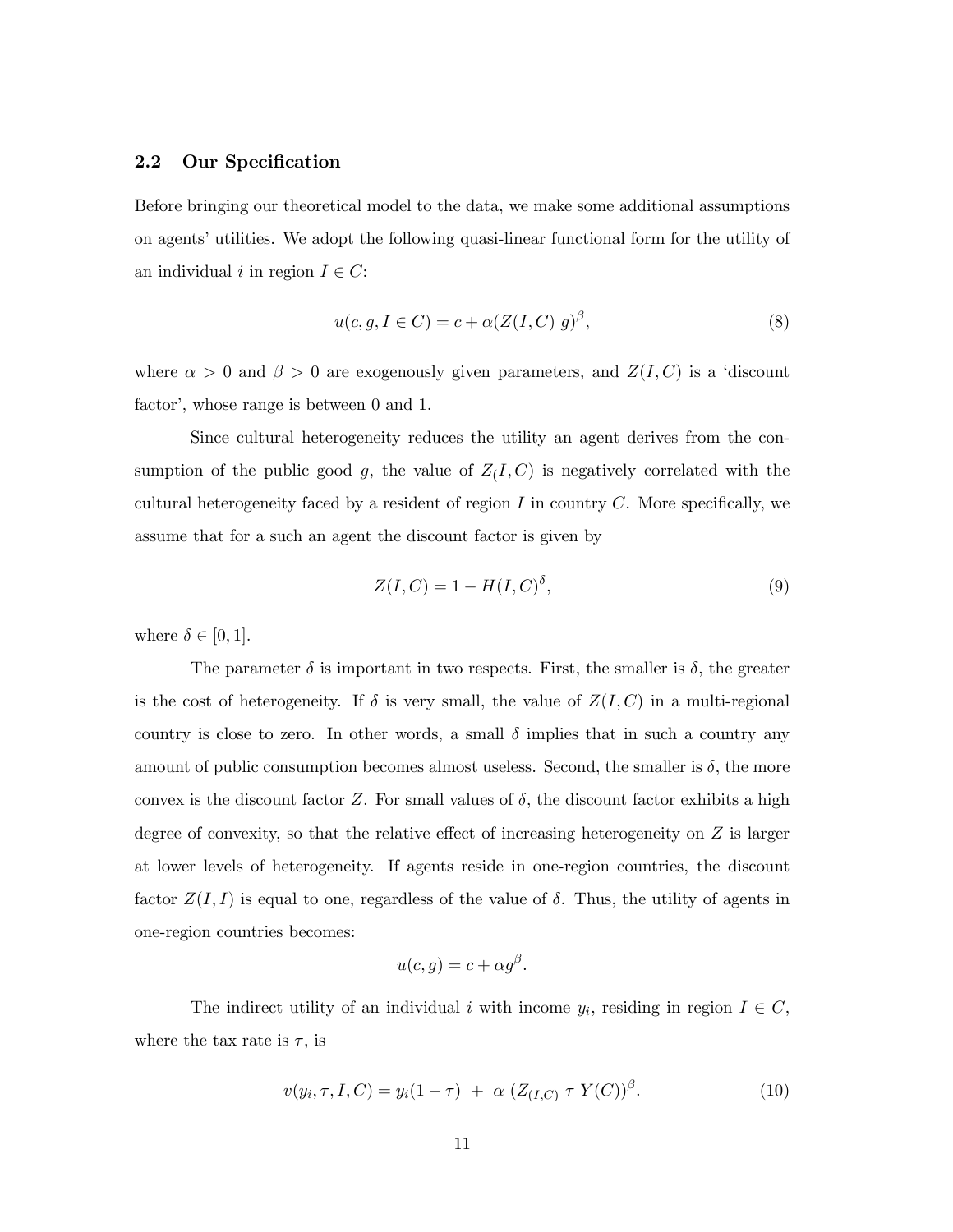We can now explicitly derive  $\tau(y_i,I,C)$ , the preferred tax rate for an individual i with income  $y_i$  who resides in region  $I \in C$ . It is easy to see that the (interior) solution to (5) is

$$
\tau(y_i, I, C) = \frac{\mu}{\alpha \beta \ (Z_{(I,C)}Y(C))^{\beta}} \prod_{\beta=1}^{1}
$$
\n(11)

Notice that, in general, for  $I, J \in C$  we have  $Z_{(I,C)} \neq Z_{(J,C)}$ . In other words, the cost of cultural heterogeneity tends to be different for agents living in different regions of the same country. As a result, two individuals with the same income level, but residing in different regions of country  $C$ , typically have different preferred tax rates. This implies that the median agent in country C does not necessarily coincide with the agent with the median income in  $C$ . This feature has important consequences for the empirical part of the paper. Finding the preferred tax rate of a coalition of regions forming a country becomes more laborious than just finding the preferred tax rate of the median income agent. Of course, when a country is formed by only one region, this problem disappears, and the agent with the median income becomes the decisive one in determining the tax rate.

### 3 Stability of Europe

In this section we investigate whether we can find values of parameters that render the current map of Europe stable according to our *Limited Right of Map Redrawing* stability concept. Using information on cultural distances between European regions and countries, our goal is to find values of  $\alpha, \beta$  and  $\delta$  that yield a LRMR-stable partition of Europe.

This exercise is of interest for a number of reasons. First, as a way of validating our theoretical framework, it seems important that the set of parameter values consistent with stability is not empty. Second, our analysis allows us to determine which regions are more likely to separate, and which countries are more likely to form a union. For instance, by increasing the cost associated with cultural heterogeneity, we can check which region would be the first one to secede. We can thus pinpoint the 'weak' links in the current map of Europe.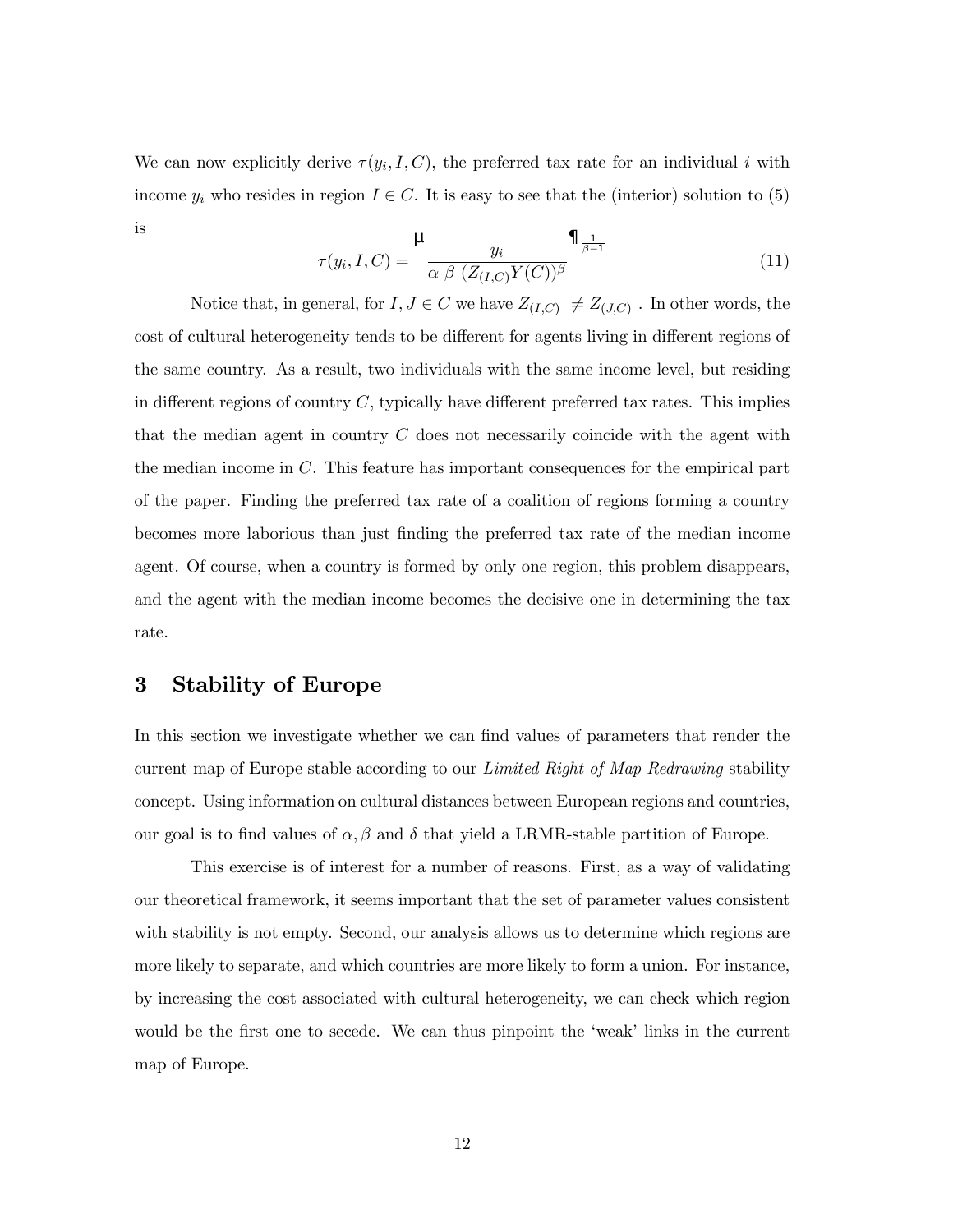#### 3.1 Data

The most important data issue is to specify the matrix of cultural distances  $D$ . As already mentioned, we use genetic distances between populations.<sup>7</sup> The best-known reference is Cavalli-Sforza et al. (1994), who collected data from different sources to construct a matrix of genetic distances for a large number of populations across the world.8 To carry out our exercise, it is important to have information, not just on countries, but also on regions. Indeed, to limit the range of  $\delta$  from above and from below, it is not enough to make sure that no existing countries want to unite, we also must guarantee that no existing regions want to separate. The matrix of Cavalli-Sforza et al.  $(1994)$  is therefore appropriate, as it contains information on 22 European countries and 4 European regions (Basque Country, Sardinia, Scotland and Lapland).9 Table A.1 in the Appendix reproduces the matrix. Although it leaves out a number of relevant regions (Flanders, Catalonia, Brittany, Northern Italy,...), the fact of having at least some regions is conceptually enough to allow us to estimate  $\delta$ <sup>10</sup>

The other data we need are standard. Data on population and GDP per capita (measured in PPP) are for the year 2000, and come from Eurostat, the Penn World Tables and the International Monetary Fund. Data on income distribution come from the World Income Inequality Database v.2.0a, collected by the United Nations University. Since those data are not available for all years, we take the year which is closest to 2000. The income distributions of regions are taken to be the same as those of the countries they

<sup>7</sup>See Hartl and Clark (1997) for an introduction to population genetics, and Jorde (1985) for a discussion on the use of the different types of genetic distances to measure human population distances.

<sup>8</sup>The distances in Cavalli-Sforza et al. (1994) are based on large sample sizes and use information about many different genes. Most of the frequencies used to obtain those distances come from allozymes, instead of from direct ëobservationí of the DNA sequence, a technique which is now available. However, Cavalli-Sforza et al. (2003) argue that these new techniques and data do not change the basic results.

<sup>&</sup>lt;sup>9</sup>Given the small population of Lapland, less than  $100,000$  and spread over three countries, we do not use this region in our subsequent analysis. We also drop Yugoslavia, as that country disintegrated in the 1990s.

 $10$ One possibility would be to incorporate more recent data from other sources, such as the ALFRED database, available at http://alfred.med.yale.edu/alfred/index.asp. However, merging the data would require a laborious and complex effort. Since our goal is to illustrate how data on genetic distances can be used to study issues of stability, we prefer to stick to the high quality data provided in Cavalli-Sforza et al. (1994).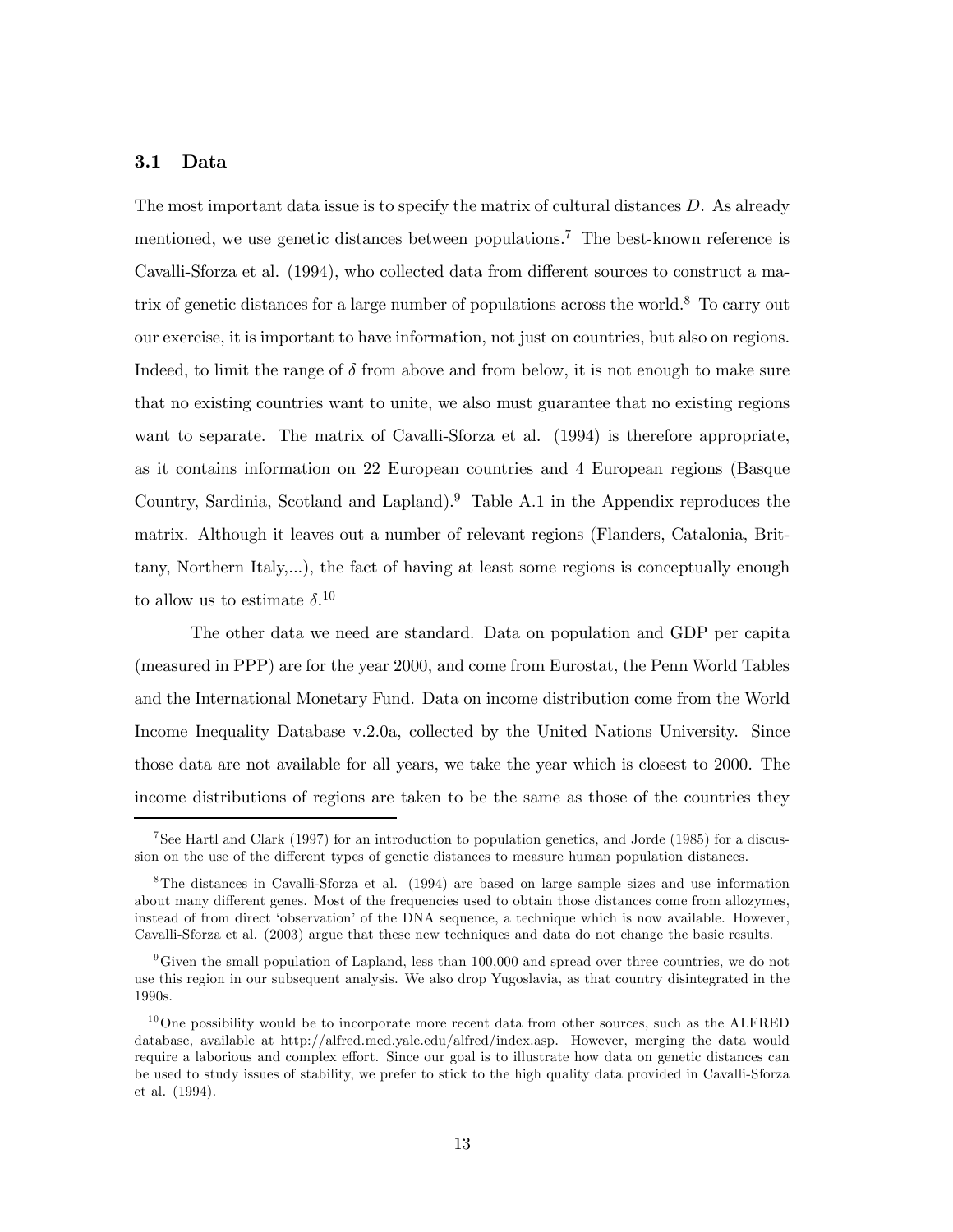belong to.

For those countries for which we have information on regions, we need to distinguish in the data between the country, the region, and the country net of the region. Take the case of Spain. If the question is whether the Basque Country wants to separate, the two relevant decision makers are the Basque Country and the rest of the Spain. However, if the question is whether Spain wants to unite with Portugal, the two relevant decision makers are Spain (including the Basque Country) and Portugal.

#### 3.2 Estimation Strategy

Our strategy is to first calibrate  $\alpha$  and  $\beta$  using data on a set of European and OECD countries, so that we are left with only one degree of freedom, the parameter  $\delta$ . To calibrate  $\alpha$  and  $\beta$ , we assume away cultural heterogeneity within countries.<sup>11</sup> This amounts to assuming that each country is made up by one region. In that case, the tax rate adopted by country  $C$  is

$$
\tau(C) = \frac{\mu}{\alpha \beta (Y(C))^{\beta}} \prod_{\beta=1}^{\infty} \tag{12}
$$

where  $y_{m(C)}$  is the median income in C. As can be seen from (12), we need data on the tax rate,  $\tau(C)$ , median income,  $y_{m(C)}$ , and total income,  $Y(C)$ . For the tax rate, we take the ratio of government spending on public goods to total GDP. It is not entirely obvious how to measure spending on public goods. To get as close as possible to what is a public good, we want to focus on activities where congestion is limited. We use a number of alternative measures. All data come from the Government Finance Statistics (GFS) database, collected by the IMF. A first measure takes the sum of general public services, defense, public order and safety, environmental protection, and economic affairs. A second measure takes only general public services. And a third measure focuses exclusively on defense. As will be shown later, these alternative measures do not lead to qualitatively different results. We use data for all European and OECD countries in the GFS database. Depending on the measure used, we have information on 27 to 30 countries.

<sup>&</sup>lt;sup>11</sup>As a robustness check, we re-estimate  $\alpha$  and  $\beta$  for a subset of countries which are relatively homogeneous, and use those alternative estimates for our subsequent analysis. This does not change our results qualitatively.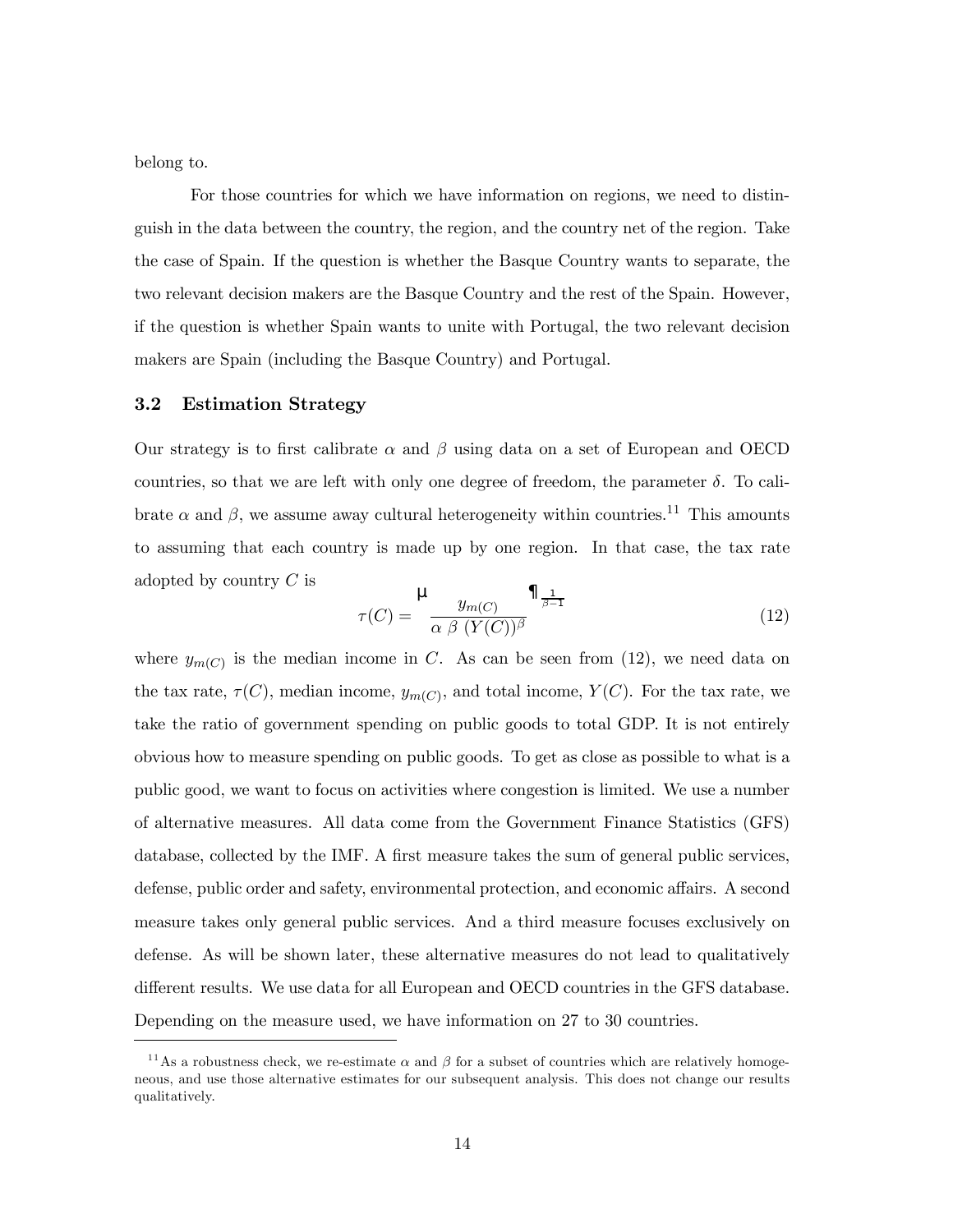To calibrate  $\alpha$  and  $\beta$ , we estimate (12) by applying nonlinear least squares. The results for each of the three measures of government spending are reported in Table 1. Standard errors are given in brackets.

|                                  | $\alpha$ |           |
|----------------------------------|----------|-----------|
| General public services, defense | $-287$   | $-0.0322$ |
| public order, environment        | (529)    | (0.0709)  |
| economic affairs                 |          |           |
| General public services          | 25.80    | 0.0833    |
|                                  | (26.79)  | (0.0627)  |
| Defense                          | $-6.42$  | $-0.1917$ |
|                                  | (3.27)   | (0.1625)  |

Table 1: Estimation of  $\alpha$  and  $\beta$ 

Using these measures of  $\alpha$  and  $\beta$ , we now compute the range of  $\delta$  for which the current map of Europe is LRMR stable. In principle, checking for stability would require us to analyze all possible partitions of the 21 countries and 3 regions we focus on. However, the number of such partitions is too large (445,958,869,294,805,289). We therefore limit our analysis to all possible separations (Basque Country-Spain, Scotland-Britain, Sardinia-Italy) and all possible mergers between country pairs. In as far as large unions start off small, focusing on unions between country pairs is not unrealistic.<sup>12</sup>

Using this setup, for Europe to be LRMR stable, two conditions need to be satisfied:

- 1. There is no unanimity between a region and the country it is part of to separate, i.e., there is no majority in both the region and the country it belongs to in favor of secession.
- 2. There is no unanimity between any pair of countries to unite, i.e., there is no majority in each of the two countries to unite.

 $^{12}\mathrm{We}$  return to the issue of unions between more than two countries in Section 5.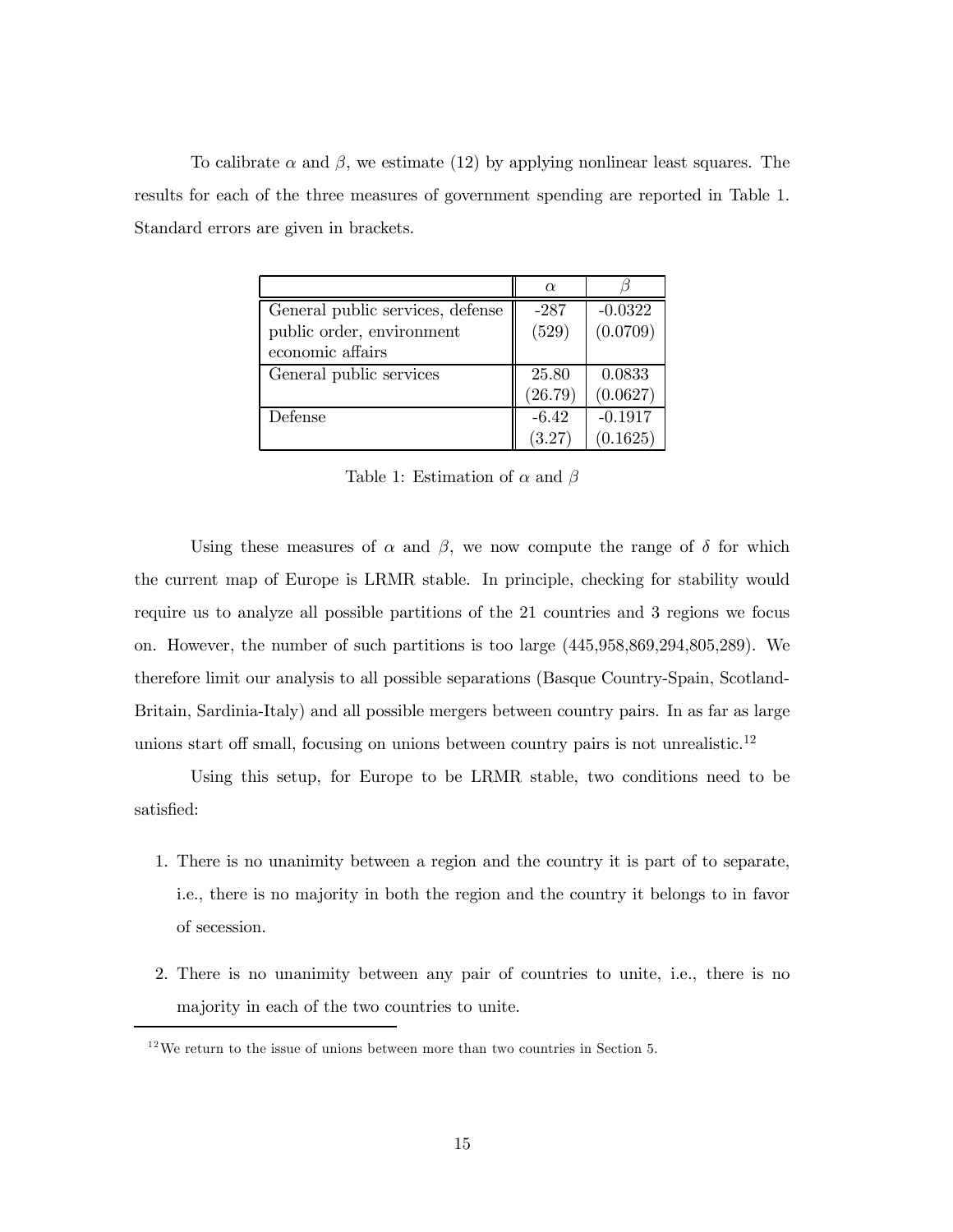We start by analyzing the condition for no region to secede. Consider the three regions in our database (Basque Country, Sardinia, and Scotland) and the three countries they belong to (Spain, Italy, and Britain). For secession to occur, there needs to be a majority in both affected parts. For instance, if the Basque Country is to separate, a majority of Basques and a majority of the population in the rest of Spain should approve. Therefore, in this context 'Spain' is defined as 'Spain without the Basque Country', and likewise for Italy and Britain. In the case secession does not occur, the agent with the median income in region  $I \in C$  enjoys utility level

$$
v_m(I, C) = v(y_m(I), \tau(C), I, C),
$$

If, instead, region I secedes, the utility of the agent with the median income becomes

$$
v_m(I,I) = v(y_m(I), \tau(I), I, I),
$$

Under median representation region I prefers to remain part of country C if  $v_m(I, C) \ge$  $v_m(I, I)$ . Since the utility of forming part of country C depends on the parameter  $\delta$ , we write the net gain of the union for the median income agent of region  $I$  as

$$
g_{I,C}(\delta) \equiv v_m(I,C) - v_m(I,I) \tag{13}
$$

We now need to consider the same condition for the other affected part, i.e., the median income agent of 'Spain without the Basque Country' or of 'Britain without Scotland'. The net gain of the union for the median income agent of the rest of the country  $C/I$  can be written as

$$
g_{C/I,C}(\delta) \equiv v_m(C/I,C) - v_m(C/I,C/I)
$$
\n(14)

According to our definition, for secession not to occur, it suffices that one of the parts prefers to remain united. Thus, a first necessary condition for the current European partition to be stable is the existence of a nonempty set of the parameter  $\delta$  for which at least one of the functions (13) and (14) is positive for each of the pairs Basque Country-Spain, Sardinia-Italy, and Scotland-Britain. The set of  $\delta$  for which secession does not occur can be defined as

 $S^R \equiv \{\delta | \max\{g_{I,C}(\delta), g_{C/I,C}(\delta)\}\geq 0, \text{for all } I \in \{\text{Sardinia, Basque Country, Scotland}\}\}\$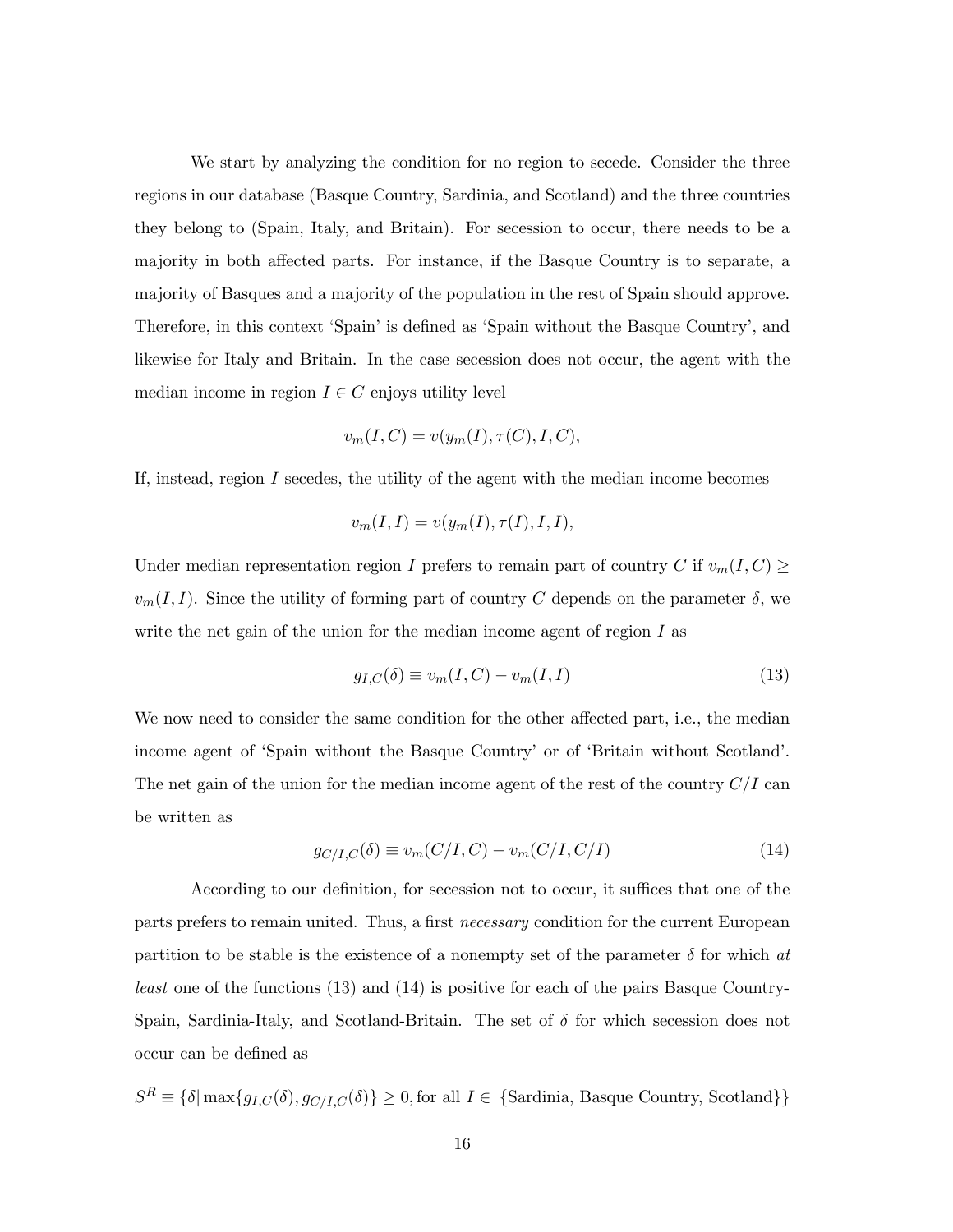The range of  $\delta$  for which this condition holds for the relevant secessions in our data set is obtained numerically.

We now analyze the condition for no country pairs to unite. To determine the preferred tax rate in a possible union between, say,  $C$  and  $C'$ , we need to identify the median voter. Because the 'discount factor'  $Z$  is not the same for all agents, this implies that the median voter need not coincide with the median income agent of the union. To solve this problem, we proceed in the following way. We compute the average income of an agent in each decile of the income distribution for both countries  $C$  and  $C'$ . This, together with data on population and income, allows us to determine for the union of C and  $C'$  the preferred tax rate of each one of these agents. In the case of the union between two countries, this gives us 20 tax rates. Given that preferences over tax rates are single peaked, we can find the optimal tax rate for the decisive agent. This is done by ordering the 20 tax rates mentioned above, and taking the one which corresponds to half of the population of the union.

The net gain obtained by the median income agent in country  $C$  from joining country  $C'$  can be written as

$$
g_{C,C'}(\delta) \equiv v_m(C, C \cup C') - v_m(C, C)
$$

A second necessary condition for LRMR stability is that there is no pair of countries  $C, C'$  such that it is in the interest of both to join. In other words, there is no pair  $C, C'$ such that  $g_{C,C'}(\delta) > 0$  and  $g_{C',C}(\delta) > 0$ . The set of  $\delta$  for which no two nations want to unite can be defined as

$$
S^{N} \equiv \{ \delta \mid \min \{ g_{C,C'}(\delta), g_{C',C}(\delta) \} \le 0, \text{for all } C, C' \}
$$

Combining the necessary conditions for 'no secession' and 'no union', a necessary condition for LRMR stability is that the set

$$
S \equiv S^N \cap S^R
$$

is non empty. It is clear that S is an interval on the real line, and we write  $S \equiv [\underline{\delta}, \overline{\delta}]$ .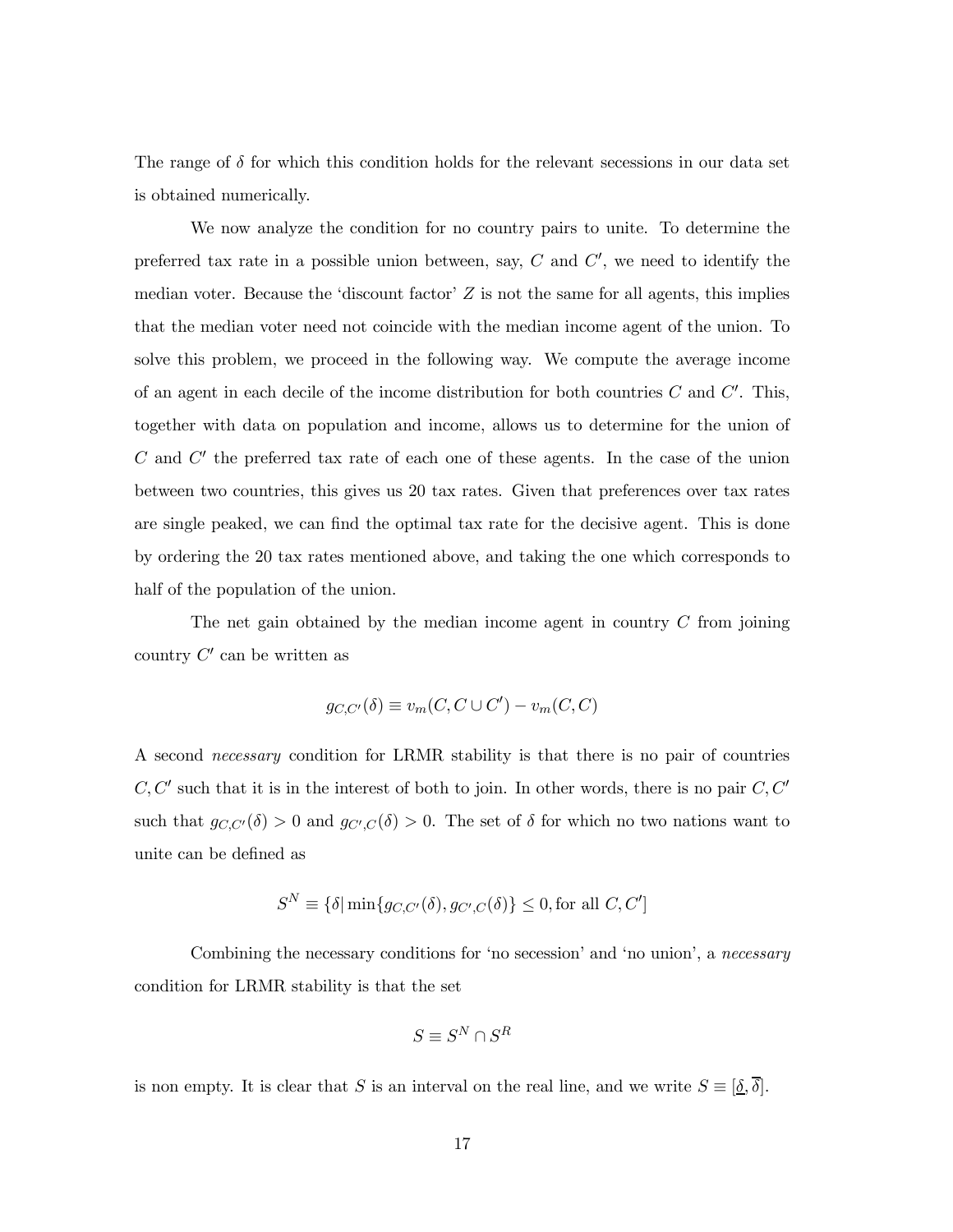#### 3.3 Secessions and Unions between Country Pairs

To numerically compute whether there exists a range of  $\delta$  that renders the current map of Europe stable, we take the values of  $\alpha$  and  $\beta$  estimated before. Taking government spending to be the sum of general public services, defense, public order and safety, environmental protection, and economic affairs, Table 1 gives us  $\alpha = -282$  and  $\beta = -0.0322$ . Numerical computation then shows that  $S = [0.0285, 0.1575]$ . A first conclusion is therefore that the set S is nonempty. This result is robust to the alternative definitions of government spending of Table 1.

We can now look at which regions are more likely to secede, and which country pairs are more likely to unite. To understand how this can be done, note that if  $\delta < 0.0285$ , cultural distances are given so much weight, that we cannot prevent certain regions to break away. By progressively lowering  $\delta$ , we can then rank regions, depending on the risk they pose to the union. Likewise, if  $\delta > 0.1575$ , the weight put on cultural distances is not enough to prevent some currently independent nations from uniting. By progressively increasing  $\delta$ , we can rank country pairs, depending on how likely they are to unite.

Table 2 focuses on the likelihood of secessions. As can be seen, the Basque Country is the more likely one to break away, followed by Scotland and Sardinia. This ranking is unchanged under a number of robustness checks.<sup>13</sup>

| <b>Basque Country</b> |
|-----------------------|
| Scotland              |
| Sardinia              |

Table 2: Likelihood of secession

Table 3 focuses on the likelihood of unions between country pairs. The first column consists of the benchmark case. Austria and Belgium are the two countries most likely to unite: both are small, have similar populations, and similar levels of GDP per capita. According to the Cavalli-Sforza matrix, they are also genetically close. Remember

 $13$ In particular, we used the two alternative definitions of government spending of Table 1. In addition, we also checked for  $\alpha$  plus or minus its standard error, and  $\beta$  plus or minus its standard error.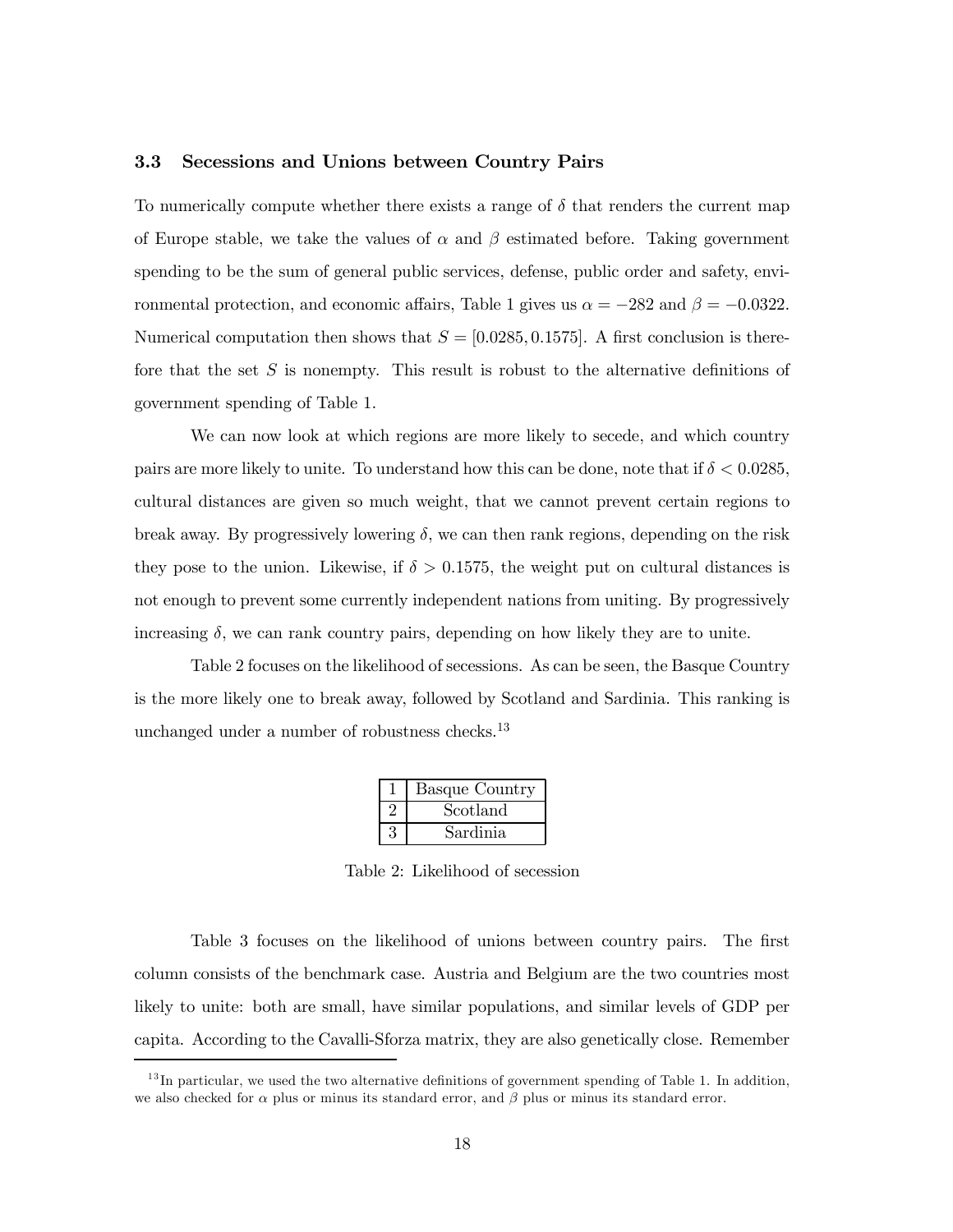that present-day Belgium became part of Austria with the Treaty of Utrecht (1713), following the Spanish War of Succession, and remained under Habsburg rule until the French invasion of 1794. The next pairs which stand to gain most from unification  $\overline{\phantom{a}}$ Switzerland-Belgium, Denmark-Norway, Austria-Switzerland, and Belgium-Netherlands ñ fit the same pattern: small countries, similar levels of GDP per capita, and genetically close. Again, the presence of Belgium in many of these pairs is not surprising: on the border between Latin and Germanic Europe since Roman times, and serving as the ëbattlefieldí of Europe, it is the ëgenetic capitalí of Europe. The ranking shows that unions between large and small countries are unlikely. This makes sense: the larger country would find little fiscal benefit to such unions. There is one exception though: Poland-Belgium. Since the larger country of the two, Poland, is also the poorer one, this union still has the potential of being mutually beneficial. Likewise, unions between two large nations are not common, as on their own they already benefit from substantial increasing returns in the provision of public goods. The only two such unions in the top-10 occupy the last two positions: Germany-Britain and France-Germany.

|                | <b>Benchmark</b>    | Geographically           | Same population         |  |  |  |  |
|----------------|---------------------|--------------------------|-------------------------|--|--|--|--|
|                |                     | contiguous               |                         |  |  |  |  |
|                | Austria-Belgium     | Denmark-Norway           | Denmark-Netherlands     |  |  |  |  |
| $\overline{2}$ | Switzerland-Belgium | Austria-Switzerland      | Austria-Switzerland     |  |  |  |  |
| 3              | Denmark-Norway      | Belgium-Netherlands      | Belgium-Netherlands     |  |  |  |  |
| 4              | Austria-Switzerland | Norway-Sweden            | Germany-Switzerland     |  |  |  |  |
| 5              | Belgium-Netherlands | Germany-France           | Germany-Belgium         |  |  |  |  |
| 6              | Belgium-Poland      | France-Britain           | Belgium-Britain         |  |  |  |  |
| 7              | Switzerland-Denmark | Czech Republic - Hungary | Switzerland-Belgium     |  |  |  |  |
| 8              | Norway-Sweden       | France-Italy             | Switzerland-Netherlands |  |  |  |  |
| 9              | Germany-Britain     | Denmark-Sweden           | Germany-Netherlands     |  |  |  |  |
| 10             | France-Germany      | Netherlands-Britain      | Austria-Belgium         |  |  |  |  |

Table 3: Likelihood of unions

The second column in Table 3 restricts possible unions to country pairs that are geographical neighbors.<sup>14</sup> In that case, Denmark and Norway are the two countries most

 $14$ In the case of islands, such as Britain, or peninsulas, such as Denmark, we interpret this as countries which are geographically 'close'.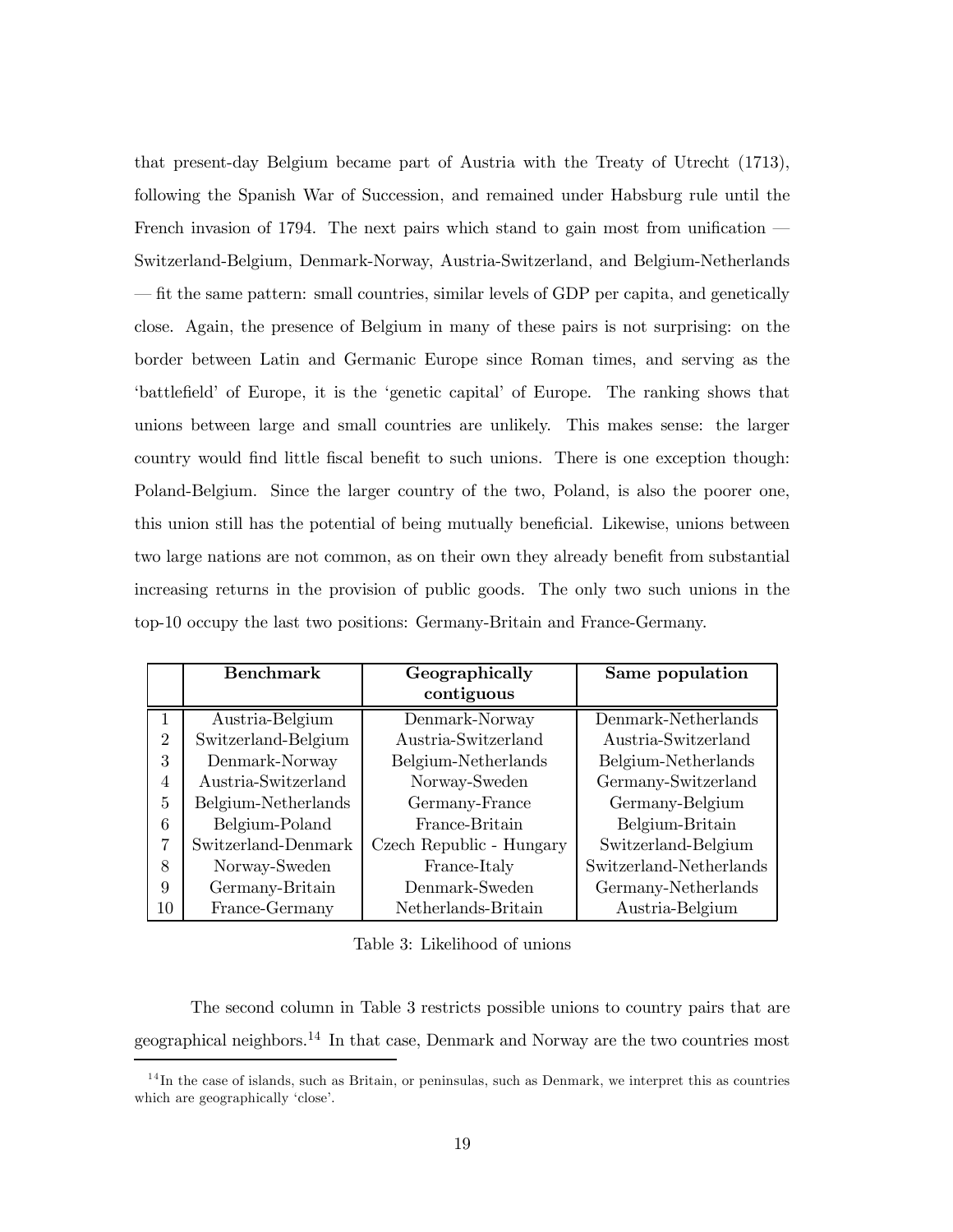likely to unite. They are followed by Austria-Switzerland, Belgium-Netherlands, and Norway-Sweden. Three out of these first four pairs were united for parts of their history. Norway formed part of the Danish crown from the Middle Ages until 1814. Belgium and the Netherlands were united under Burgundy, Habsburg and Spain from 1384 to 1581, and briefly again after the Treaty of Waterloo, from 1815 to 1830. Sweden and Norway were united under the same crown from 1814 to 1905, and for a brief spell in the 14th century.

The third column in Table 3 runs a counterfactual by assuming that all countries have the same population of 26 million, corresponding to the average of the countries in our data set. When abstracting from different population sizes, the most likely union is between Denmark and the Netherlands. In fact, the genetic distance between the two is the smallest one in the Cavalli-Sforza matrix. Relations between both countries became strong during the Eighty Years War between the Netherlands and Spain in the 16th-17th century, when a large number of Dutch migrated to Denmark, turning the Netherlands into one of the most important export markets for Denmark. When ignoring differences in population sizes, unions between, for instance, Germany and Switzerland, or Germany and Belgium, become increasingly likely. This suggests that the most important obstacle to a union between, say, Germany and Switzerland, is their different sizes. Other unions, such as between Belgium and Poland, now become less likely. Indeed, what made Poland attractive to Belgium in the benchmark case was its large size.

As a robustness check, Table 4 uses alternative definitions of government spending. The first column takes general public services to be the measure of public spending. Using the corresponding  $\alpha$  and  $\beta$  from Table 1, we re-estimate which countries are most likely to unite. The second column follows the same procedure, using defense as the measure of public spending. As can be seen, in both cases, the results are similar to the benchmark case. In fact, the five most likely unions do not change. Further robustness checks on  $\alpha$ and  $\beta$  do not change the results. In particular, when we take  $\beta$  plus or minus its standard error, and re-optimize the value of  $\alpha$ , the five most likely unions do not vary. The same result obtains when taking  $\alpha$  plus or minus its standard error.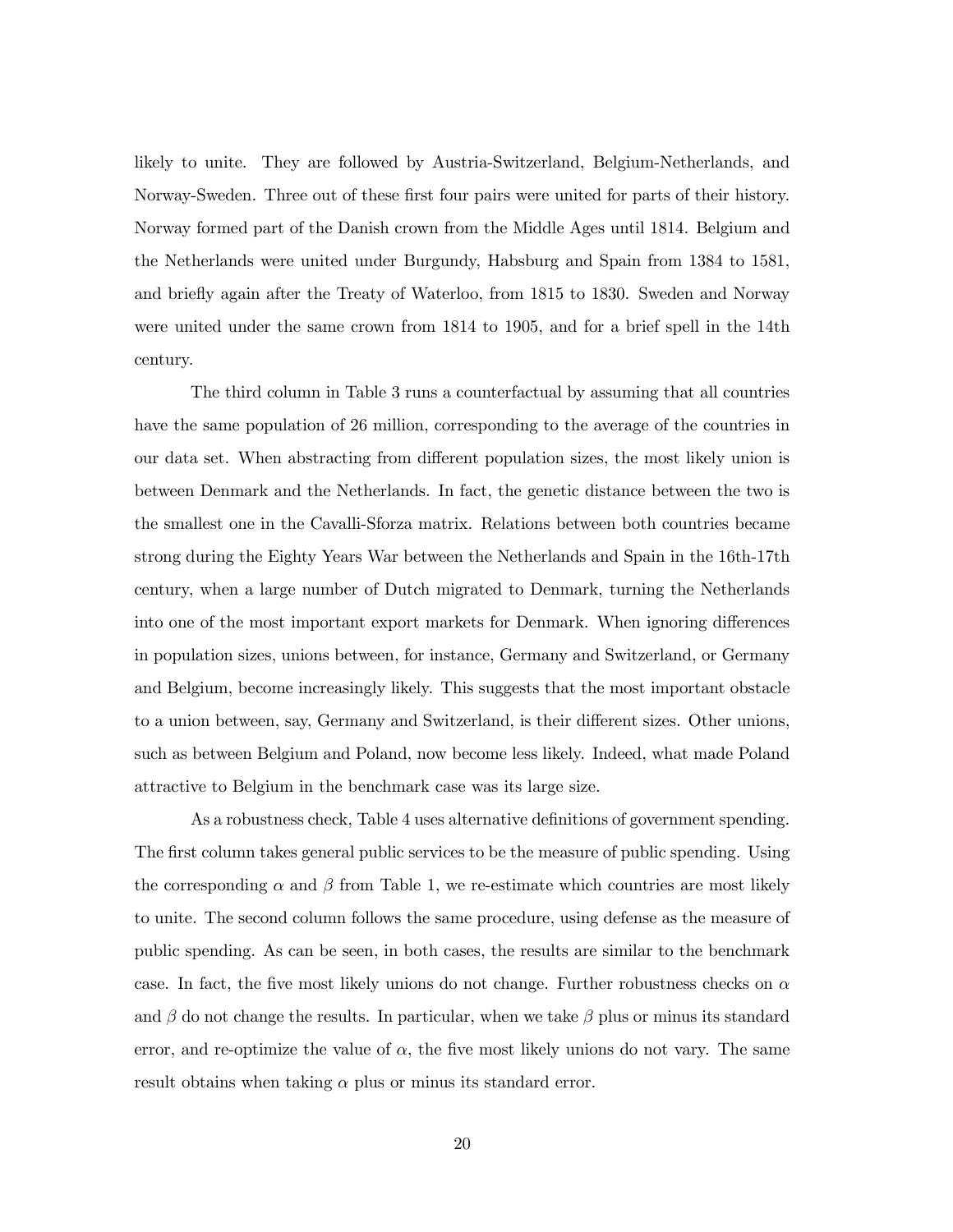|                | General             | Defense             |
|----------------|---------------------|---------------------|
|                | public services     |                     |
| 1              | Austria-Belgium     | Austria-Belgium     |
| $\overline{2}$ | Switzerland-Belgium | Switzerland-Belgium |
| 3              | Denmark-Norway      | Denmark-Norway      |
| 4              | Austria-Switzerland | Austria-Switzerland |
| 5              | Belgium-Netherlands | Belgium-Netherlands |
| 6              | Switzerland-Denmark | Switzerland-Denmark |
| 7              | Norway-Sweden       | Poland-Belgium      |
| 8              | Germany-Britain     | Norway-Sweden       |
| Q              | Poland-Belgium      | Germany-Britain     |
| 10             | France-Germany      | France-Germany      |

Table 4: Likelihood of unions, using alternative definitions of public spending

# 4 The Gains of European Union Membership

In this section we use our model to estimate the gains of being a member of the EU-15. Our goal is two-fold. First, we want to see which countries gain most and which lose most from being part of the European Union. Second, we would like to understand how taking into account cultural distances affects the ranking of those gains.

The idea is to view the European Union as a new country formed by the merger of previously independent nations. We can then compare the utility of being inside or outside the EU. In terms of data, we focus on the 14 member states of the EU-15 for which we have information.<sup>15</sup> If country  $C$  is part of the European Union, the utility of its median income agent is  $v_m(C, EU)$ , where EU is the set of members of the European Union. Country  $C$ 's relative gain from becoming part of the EU is:

$$
g_{C,EU}(\delta) \equiv \frac{v_m(C, EU) - v_m(C, C)}{v_m(C, C)}
$$

The relative gains of being part of the European Union depends on the value of  $\delta$ . Assuming the current map of Europe is stable, our previous estimations indicate that  $\delta$ belongs to the set  $S = [0.0285, 0.1575]$ . Since it is not obvious which value of  $\delta$  to choose within that range, we assume that all the elements of  $S$  are equally likely. To compute

<sup>1</sup>5Data on cultural distances are missing for Luxembourg.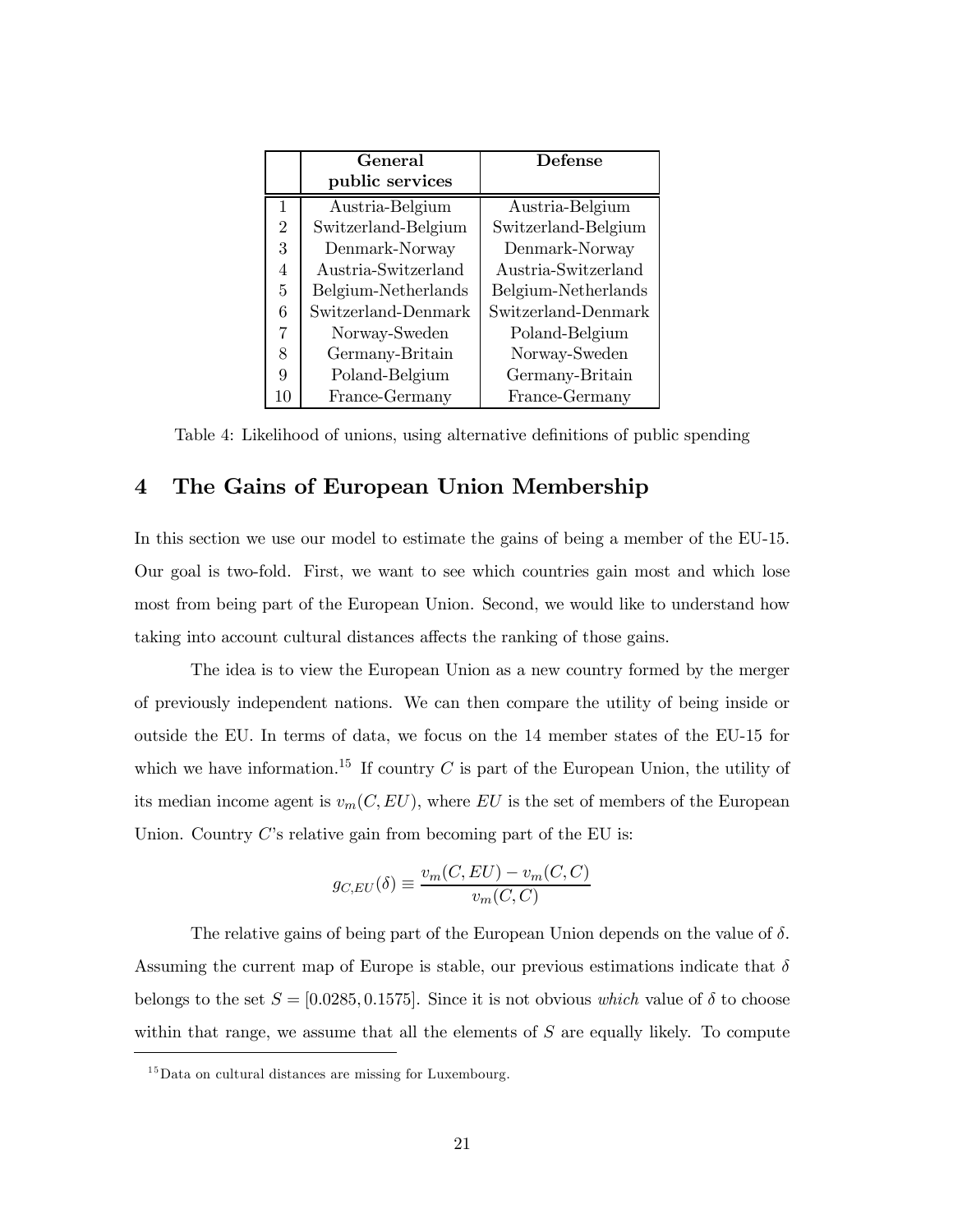the relative welfare gain of being a member of the EU, we therefore take the average of  $g_{C,EU}(\delta)$  over all the parameters in S, namely

$$
g_{C,EU} \equiv \int_{S} g_{C,EU}(\delta) dF \tag{15}
$$

where F is the uniform distribution over the interval S. We take an approximation  $\mathbf{b}_{C,EU}$ by computing

$$
\mathbf{b}_{C,EU} \equiv \frac{\mathbf{W}^{00}}{g_{C,EU}(\underline{\delta} + \frac{\overline{\delta} - \underline{\delta}}{1000}i)}\tag{16}
$$

Table 5 reports the ranking of relative utility gains of the different member states of the EU-15.1<sup>6</sup> According to our computations, Ireland is the country that gains most, followed by Denmark. Germany is the only country that loses from EU membership, although the gains in the larger countries  $\overline{\phantom{a}}$  Italy, Britain, France and Spain  $\overline{\phantom{a}}$  are relatively small.

|                | Country        | Population | Cultural | <b>GDP</b> |
|----------------|----------------|------------|----------|------------|
|                |                |            | distance | per capita |
| 1              | Ireland        | 3.8        | 0.095    | 126        |
| $\overline{2}$ | Denmark        | 5.3        | 0.045    | 126        |
| 3              | Finland        | 5.1        | 0.105    | 113        |
| 4              | Portugal       | 10         | 0.051    | 80         |
| 5              | Austria        | 8.1        | 0.043    | 126        |
| 6              | Belgium        | 10.2       | 0.027    | 117        |
| 7              | Sweden         | 8.87       | 0.067    | 119        |
| 8              | Greece         | 10.6       | 0.142    | 73         |
| 9              | Netherlands    | 15.9       | 0.041    | 120        |
| 10             | Spain          | 40.3       | 0.056    | 92         |
| 11             | France         | 59         | 0.032    | 114        |
| 12             | <b>Britain</b> | 58.6       | 0.034    | 112        |
| 13             | Italy          | 56.9       | 0.042    | 113        |
| 14             | Germany $(-)$  | 82         | 0.031    | 112        |

Table 5: Ranking of relative utility gains from being member of EU

Different variables — population size, GDP per capita, income distribution, and cultural heterogeneity  $\overline{\phantom{a}}$  affect this ranking. Table 5 seems to suggest a strong correlation between population size and relative gains. However, population cannot be the

 $16$ We limit ourselves to reporting the ranking, and not the relative utility gain for each country, as this measure is not meaningful.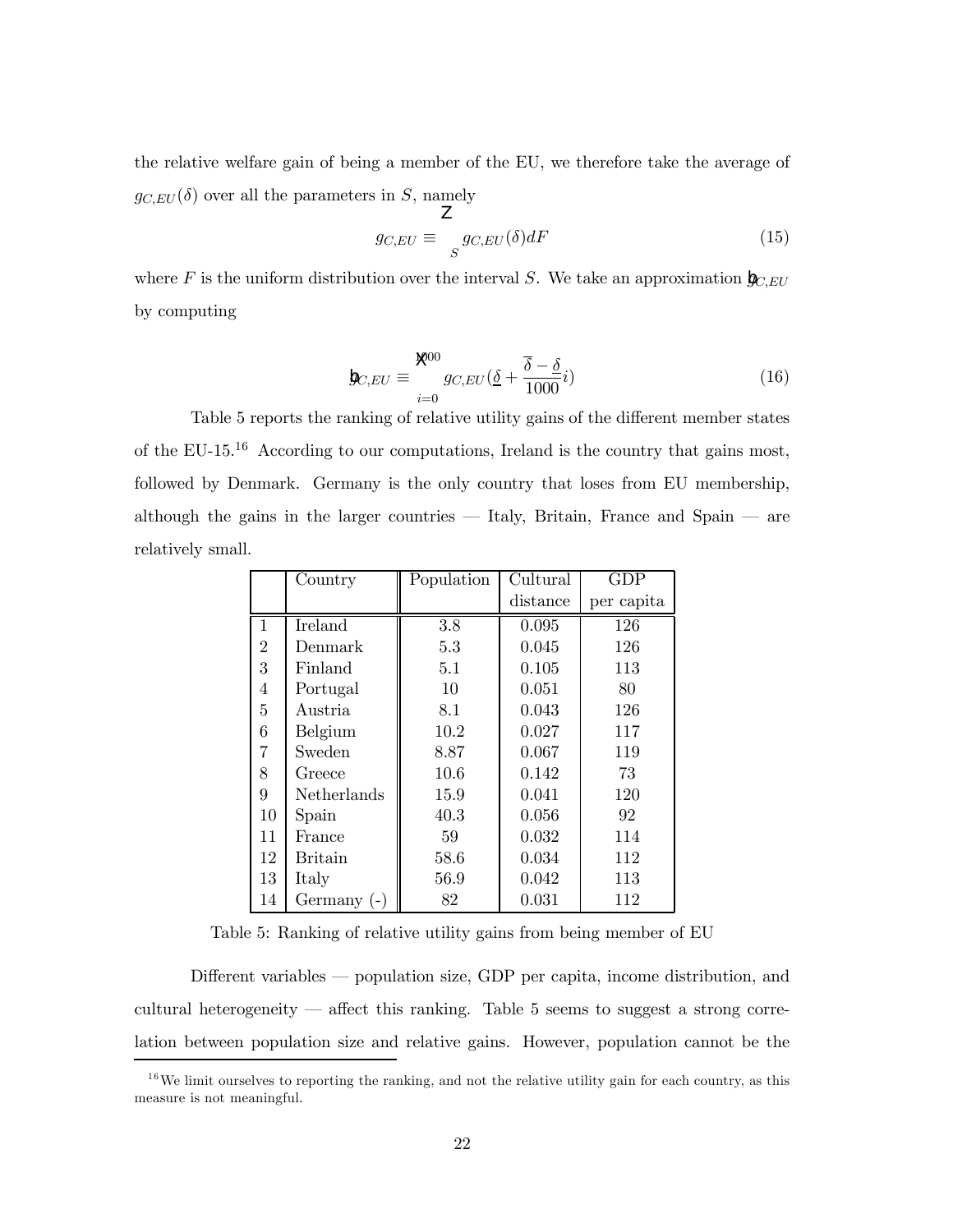entire explanation. Greece, Belgium and Portugal, for instance, all have a population size of around 10 million, but Greece gains less than Belgium, and Belgium gains less than Portugal. The difference between Belgium and Portugal can be attributed to GDP per capita. Richer countries are forced to redistribute more, and may therefore be less interested in uniting. However, this does not explain the difference between Belgium and Greece. This is where cultural distances come in: Belgium is the least distant from the average European country, whereas Greece is the most distant. This explains why Greece, in spite of being nearly 40% poorer than Belgium, gains less from membership in the EU.

| Country        | Change         |
|----------------|----------------|
|                | ranking        |
| Ireland        | 0              |
| Finland        | 1              |
| Denmark        | $-1$           |
| Greece         | 4              |
| Portugal       | $-1$           |
| Austria        | $-1$           |
| Sweden         | 0              |
| Belgium        | -2             |
| Netherlands    | 0              |
| $S$ pain       | $\overline{0}$ |
| Italy          | 2              |
| <b>Britain</b> | $\Omega$       |
| France         | -2             |
| Germany (-)    |                |

Table 6: Relative utility gains of being member of EU (no cultural distances)

To understand the role of cultural distances, we recompute the gains from being part of the EU, setting all distances between all countries to zero. The results are reported in Table 6. As expected, Greece now gains more than Belgium. When abstracting from cultural distances, Greece goes up 4 ranks and Belgium goes down 2 ranks. France also swaps places with Italy. Given that France is culturally closer to the European average, it gains less than Italy if we do not take into account culture.

Rather than focusing on relative utility gains, one can compute a ranking based on monetary gains. We do so by calculating the relative increase in per capita income,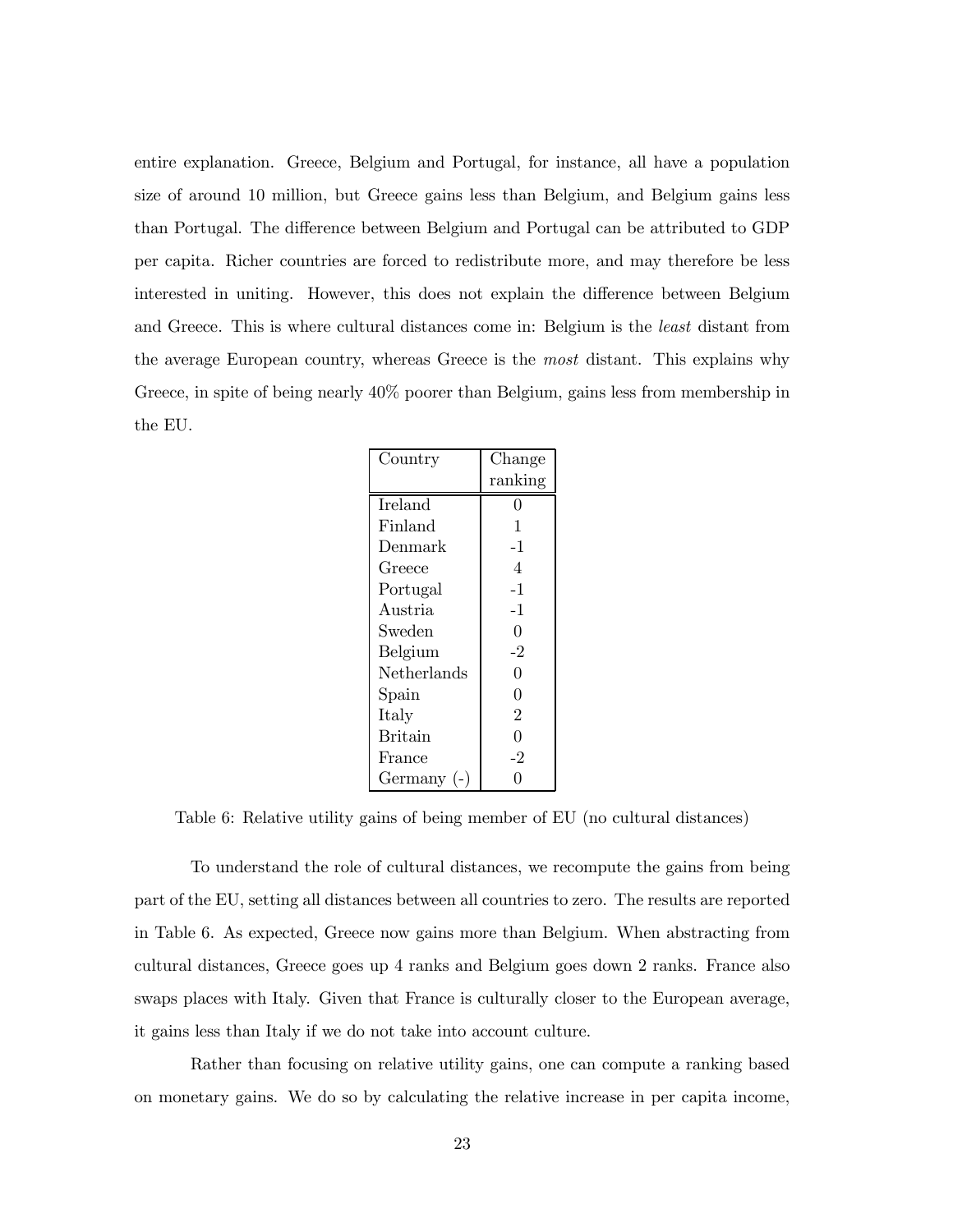$r$ , all agents in country  $C$  should receive to render its median agent indifferent between joining the EU (and not receiving the additional income  $ry_m(C)$ ) and remaining outside the EU (and receiving  $ry_m(C)$ ). The relative increase (decrease) in income is a measure of the relative monetary gains (losses) from being part of the EU. To determine  $r$  for each nation  $C$  we solve the following equation:

$$
y_m(C)(1+r)(1-\tau'(C)) + \alpha(\tau'(C)Y(C)(1+r))^{\beta}
$$
  
=  $y_m(C)(1-\tau(EU)) + \alpha(Z_{(C,EU)}\tau(EU)Y(EU))^{\beta}$  (17)

where  $\tau'(C)$  is the optimal tax rate for the median income agent of country C, given that everyone's income in C is multiplied by  $(1 + r)$ .

| Country            | Monetary    | Population | Cultural | <b>GDP</b> | Ranking        |
|--------------------|-------------|------------|----------|------------|----------------|
|                    | gain $(\%)$ |            | distance | per capita | no distance)   |
| Portugal           | 25.93       | 10         | 0.051    | 80         | $-1$           |
| Greece             | 22.39       | 10.6       | 0.142    | 73         | 1              |
| <b>Ireland</b>     | 18.96       | 3.8        | 0.095    | 126        |                |
| Finland            | 16.79       | 5.1        | 0.105    | 113        |                |
| Denmark            | 16.12       | 5.3        | 0.045    | 126        | 0              |
| Belgium            | 14.43       | 10.2       | 0.027    | 117        | $-2$           |
| Austria            | 14.21       | 8.1        | 0.043    | 126        | 0              |
| Sweden             | 12.89       | 8.87       | 0.067    | 119        | $\mathfrak{D}$ |
| <b>Netherlands</b> | 10.82       | 15.9       | 0.041    | 120        | $-1$           |
| Spain              | 4.84        | 40.3       | 0.056    | 92         | 1              |
| France             | 0.79        | 59         | 0.032    | 114        | $-2$           |
| <b>Britain</b>     | 0.61        | 58.6       | 0.034    | 112        | $\theta$       |
| Italy              | 0.52        | 56.9       | 0.042    | 113        | $\mathfrak{D}$ |
| Germany            | $-1.76$     | 82         | 0.031    | 112        |                |

Table 7: Relative monetary gain from being member of EU

Table 7 reports the relative increase in income that leaves the decisive agent in each country indifferent between joining or not joining the EU-15. The ranking we obtain is similar to the one based on utility. Germany is the only country that loses (nearly 2% of income), whereas Portugal is the one that gains most (about 26% of income). There are some differences though. Greece now gains more than Belgium, although it still gains less than Portugal, in spite of being poorer. This is no longer the case when abstracting from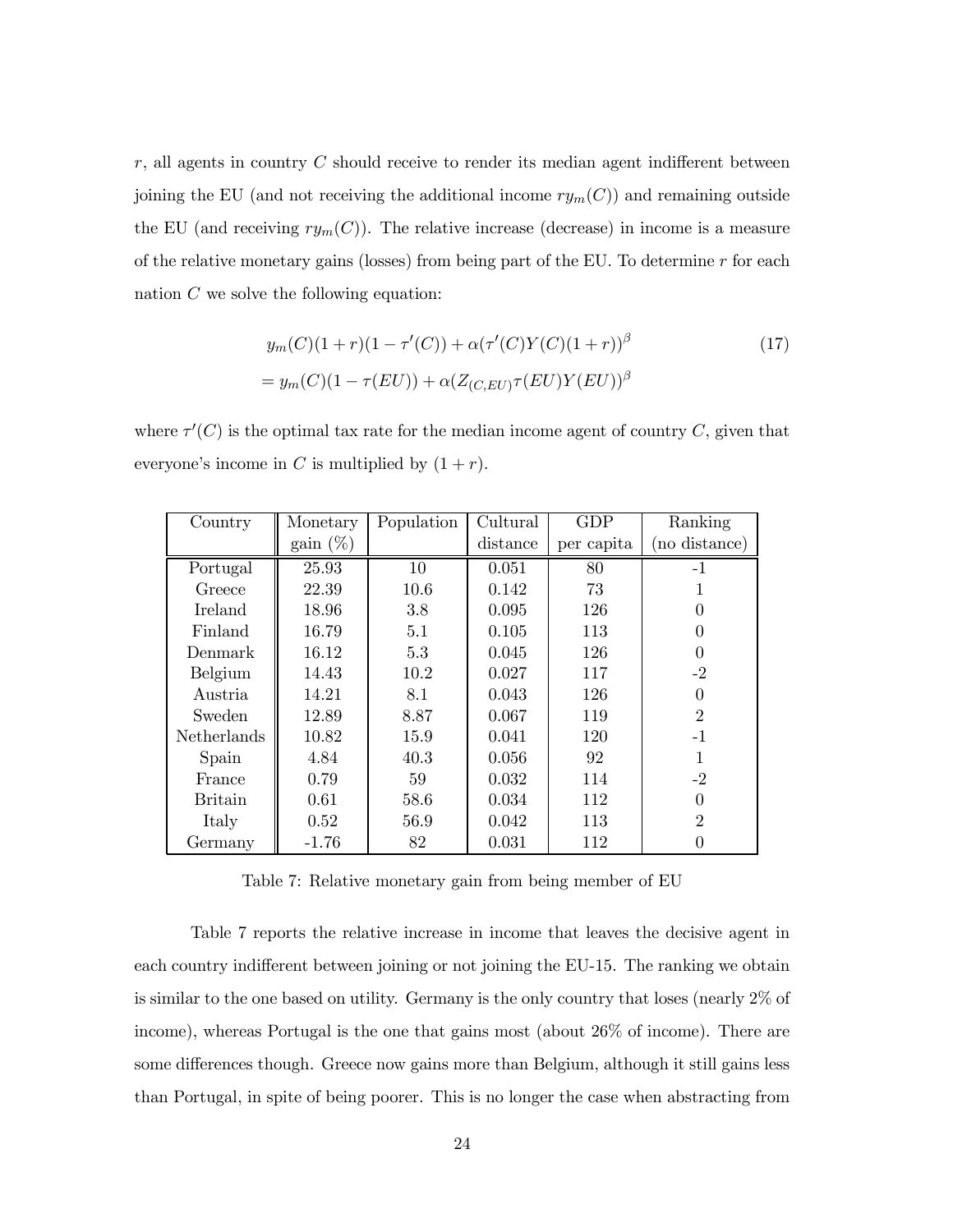cultural differences. This can be seen in the last column of Table 7. Greece moves up one position, and Portugal moves down one, so that Greece becomes the country that gains most from EU membership, ahead of Portugal. When not taking into account cultural differences, Spain now benefits more than the Netherlands, in spite of its larger size.

### 5 Full Stability

In Section 3 we argued that an exhaustive study of LRMR stability for Europe exceeds our computing capacity. Indeed, for the 21 countries and 3 regions in our data set, this would amount to checking 445,958,869,294,805,289 possible partitions. Moreover, determining who is the agent with the median optimal tax rate in each partition is laborious, because cultural heterogeneity implies that the decisive agent need not coincide with the median income agent. This is one reason for why in Section 3 we limited ourselves to unions of two countries. The other reason is that in a dynamic framework, where larger unions between many countries start off as smaller unions between a few, focusing on country pairs is of interest per se.

In this section we revisit the problem of full stability. By introducing two restrictions, we are able to check for all possible partitions. First, instead of looking at all of Europe, we focus on the EU-15, and leave out the peripheral countries Ireland, Finland and Sweden. Given that we do not have data on Luxembourg, this leaves us with 11 countries, and ëonlyí 678,570 possible partitions. Second, we assume that in each country the level of the public good is chosen to maximize the total utility of its residents. It is easy to see that maximizing total utility in a nation is equivalent to maximizing the population-weighted average of the utility of the mean income residents of the different regions. In that case, the tax rate adopted in country  $C$  is the solution to

$$
\overline{\tau}(C) = \arg \max_{\tau \in [0,1]} \sum_{I \in C} p(I)v(\overline{y}(I), \tau, I, C)
$$
\n(18)

where  $\overline{y}(I)$  is the mean income in region I. One can easily show that the solution to (18) is given by

$$
\overline{\tau}(C) = \frac{\mu}{\alpha \beta} \frac{1}{P_{I \in C} p(I) (Z_{(I,C)})^{\beta}} \frac{\prod_{\beta=1}^{1} \frac{1}{Y(C)}}{Y(C)}
$$
(19)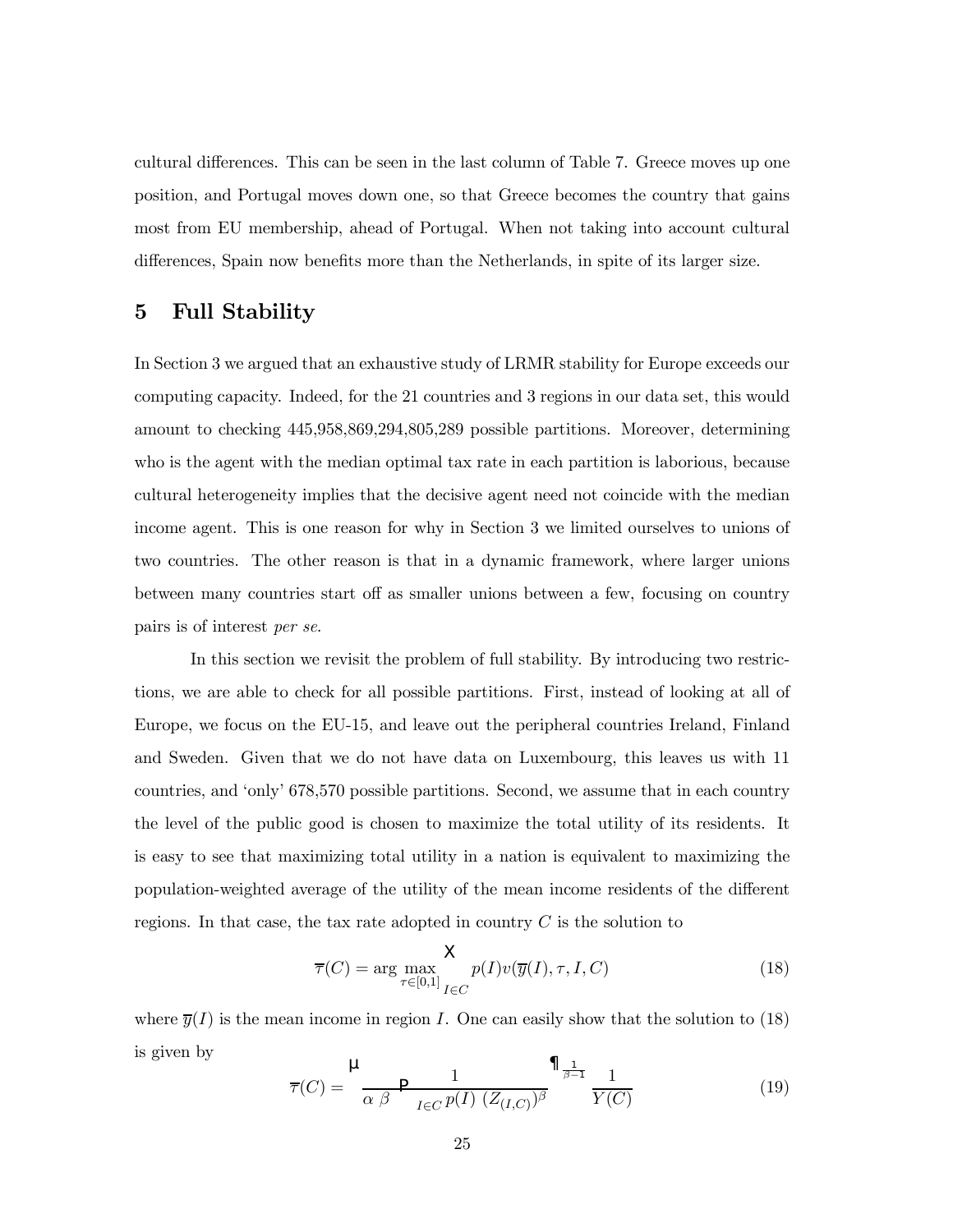To compute the tax rate (19), we only need information on population, total GDP and cultural distances. We no longer need to determine who is the median agent for each possible partition. As a result, computing welfare for each of the 678,570 partitions becomes a computationally feasible task.

One can easily define LRMR stability when the decisive agent is the mean income agent, by changing 'the majority of its residents' in the definition of Domination Relation by the 'mean income agent'. In this case, the corresponding definition of efficiency should be mean-efficiency, rather than median-efficiency, and a similar result as the one in Proposition 1 holds.

Be that as it may, we want to emphasize that we adopted this approach with the sole goal of simplifying the problem computationally. From a theoretical point of view, this simplification may come at a cost. However, from an empirical point of view it turns out that this ëmean agentí framework is a good ëproxyí of the previous approach. To reach this conclusion, we repeated our exercises in Section 3 and 4, using a 'mean agent' rather than a 'median agent' framework, and found that none of the results changed. We therefore feel confident that adopting this simplification does not come at the cost of losing realism. Our empirical results would likely be very similar if were able to do the exercise using a median voter framework.

We compute total welfare for each of the 678, 570 partitions and select the partition that yields the maximum. The result depends, obviously, on the chosen value of the parameter  $\delta$ . We find that, at an accuracy level of 0.00001, there exists a 'critical' value of  $\delta^* = 0.04066$ , such that for  $\delta < \delta^*$  the current partition of Europe maximizes total welfare, and therefore is efficient and LRMR-stable, whereas for  $\delta > \delta^*$  the union of all countries maximizes total welfare, so that the EU would be efficient and LRMR-stable. In other words, the only two efficient partitions of Europe is either full integration or full independence.

This result is subject to two caveats. First, the absence of intermediate configurations is not a general feature of the model. One can easily generate examples for subsets of the countries analyzed in this paper for which the efficient partition implies the union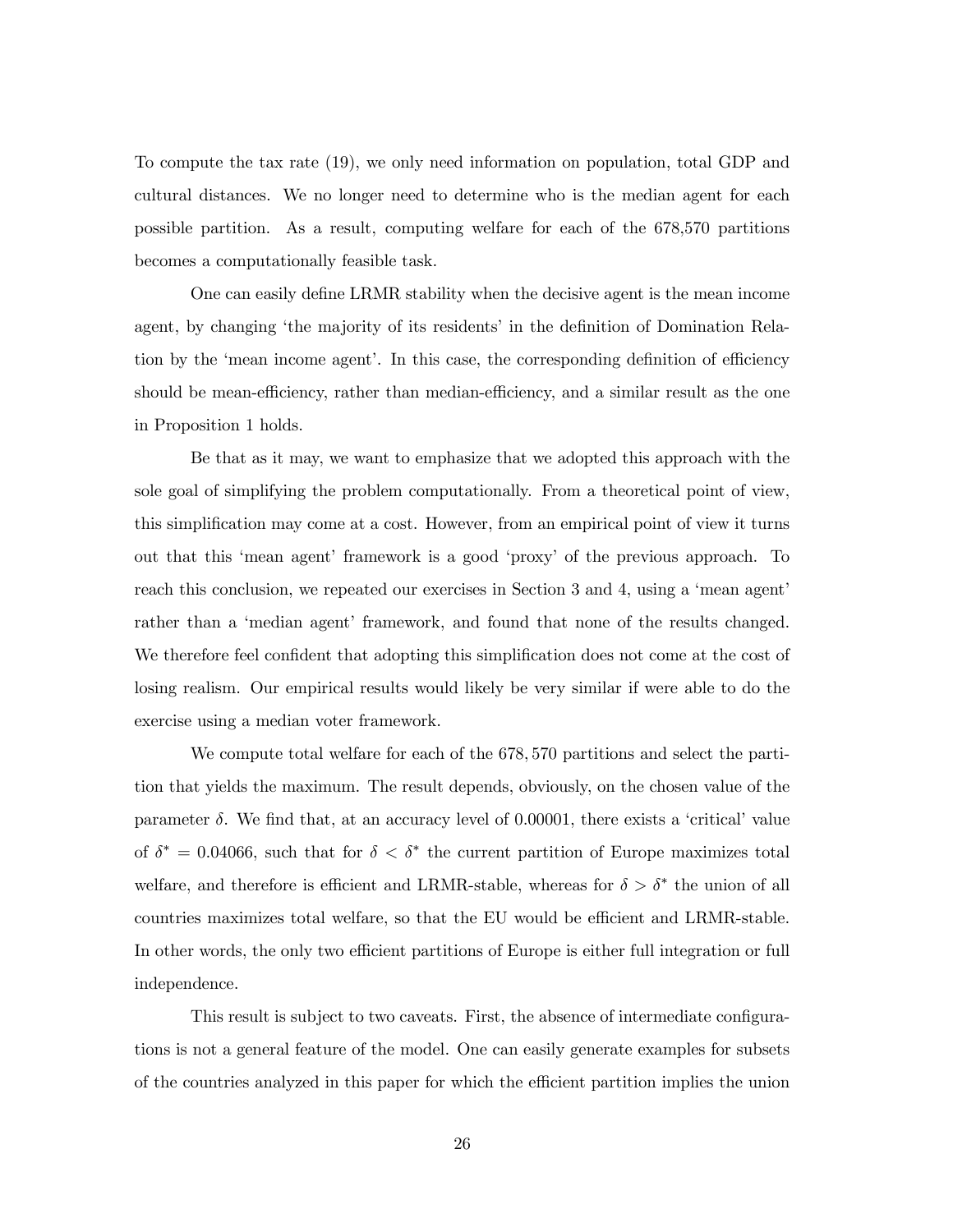of some, but not all, countries. For example, in the case of Sweden, Denmark and Greece for values of  $\delta \in [0.18, 0.21]$  the efficient partition consists of the union of only Denmark and Sweden. Second, in our model we do not impose any restrictions on how unions are formed. Even if a union between all countries is the efficient outcome, whether a full union is reached or not would depend on the dynamics of how unions are formed. The literature on whether preferential trade agreements are building blocks or stumbling blocks to global free trade may be of interest here.

# 6 Genetic and Cultural Distances

In this section we provide some formal defense of our choice to use genetic distances as a proxy for cultural distances among populations. The question we ask is Are genetic distances correlated to cultural distances? We propose the following strategy to answer this question: we compare the matrix of genetic distances from Cavalli-Sforza et al.  $(1994)$  to the answers given in the World Values Survey (WVS) to questions on "cultural valuesî. In particular, we take the 430 questions included in the sections on Perceptions of Life, Family and Religion and Moral from the four waves currently available online at http://www.worldvaluessurvey.org/.

We use these questions from the WVS to calculate cultural distances among our 14 European nations. Each question has  $q$  different possible answers and we denote by  $x_{i,j} = (x_{i,j}^1, x_{i,j}^2, ... x_{i,j}^q)$  the vector of relative answers to question i in nation j. For example, suppose that question  $i$  has three possible answers,  $a, b$  and  $c$ . The vector  $x_{i,j} = (1/2, 0, 1/2)$  indicates that in nation j, half of the people answer a, and the other half c. We construct a *matrix of opinion poll distances* between the nations such that the  $(j, k)$  element of the matrix represents the average Manhattan distance between nation j and nation  $k$  and is given by

$$
w_{jk} = \frac{\mathbb{X}^{80} \times \mathbb{X}^{-1}}{x_{i,j}^{s} - x_{i,k}^{s}} \tag{20}
$$

We denote the resulting matrix by  $W$ , and it is reported in Table A.2 in the Appendix.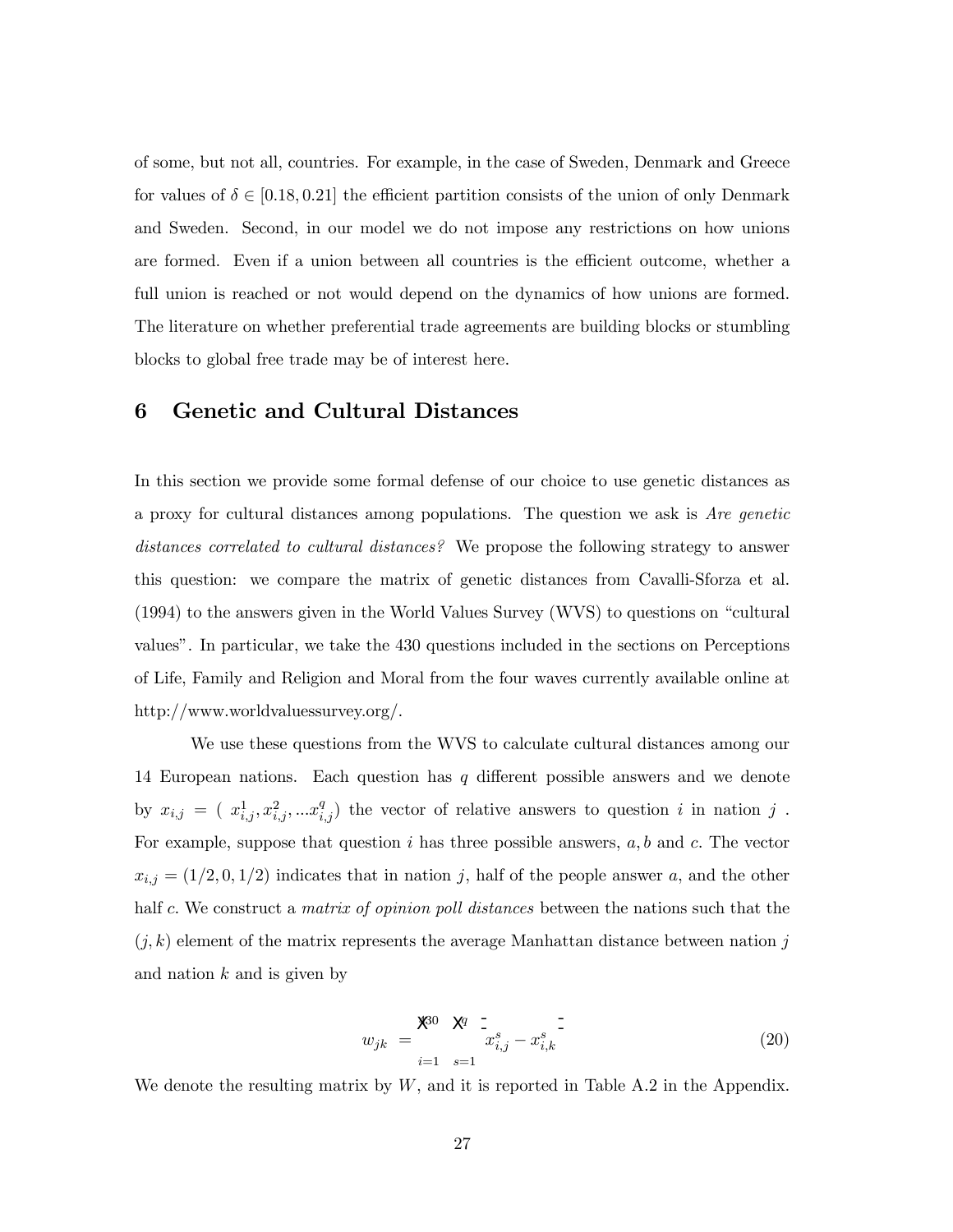

Figure 1: Genetic Distance and World Values Survey Distance

All our results are robust to the use of the Euclidean distance instead of the Manhattan distance in (20).

#### 6.1 Descriptive Statistics

We want to see whether matrix  $W$  is correlated with the matrix of genetic distances  $D$ . The goal is to study whether countries that are genetically close give similar answers to the questions in the World Values Survey. Figure 1 shows a scatter plot to better visualize such possible correlation. The y-axis represents WVS distances and the x-axis genetic distances. Say that the genetic distance from nation i to nation j is " $x$ " and the WVS distance is "y", then in the plot there is a corresponding point with coordinates  $(x,y)$ . Thus, the x-coordinate of a point in the plot comes from the coefficient in matrix D and the y-coordinate comes from the corresponding coefficient in matrix  $W$ . As can be seen, Figure 1 suggests a strong correlation between WVS and genetic distances.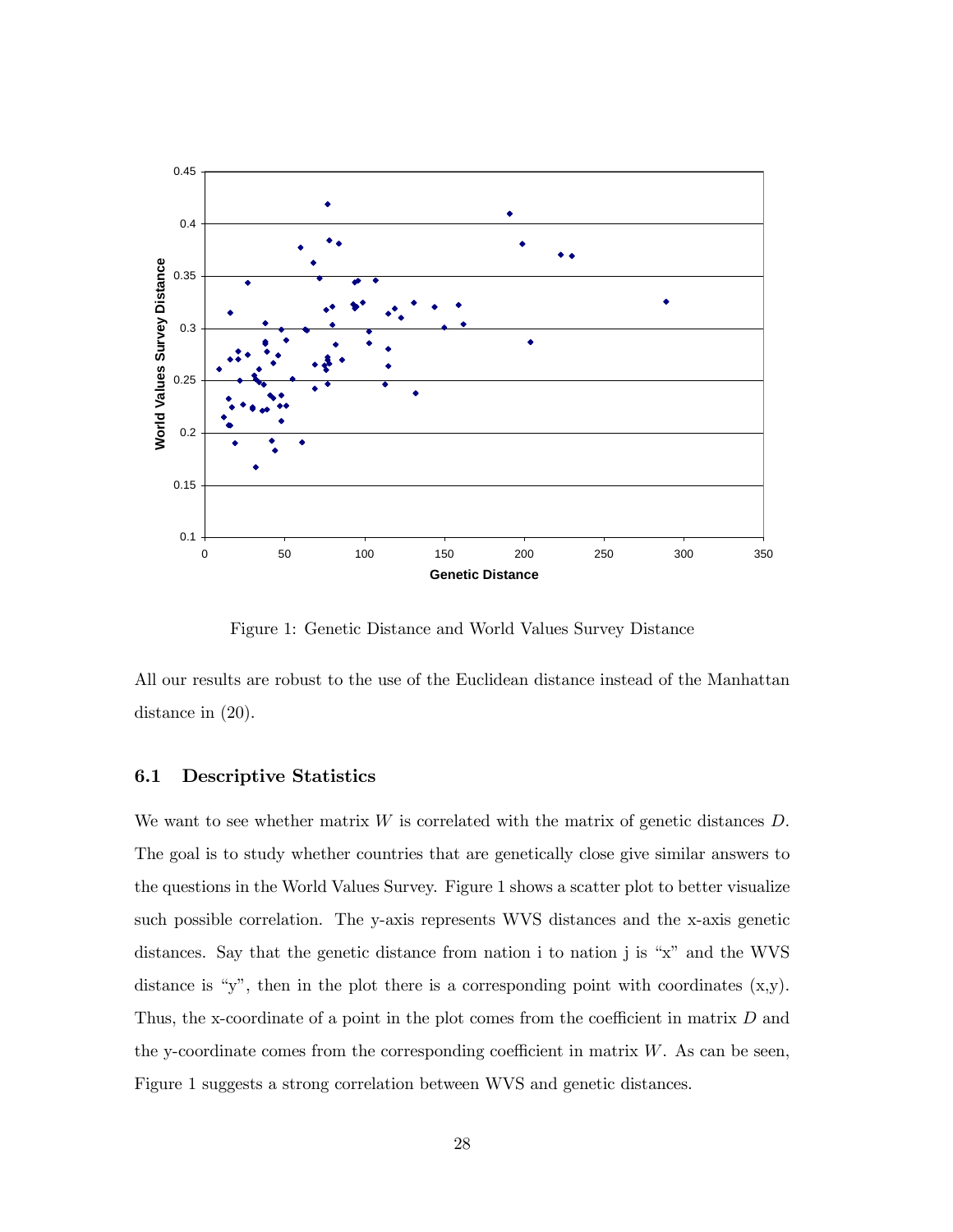#### 6.2 A More Formal Test

Since the elements of a distance matrix are not independent<sup>17</sup> we cannot use standard methods of least square estimation to test for (linear) correlation between the matrices D and W. A method often used in Population Genetics is the Mantel Test which is a nonparametric randomization procedure.1<sup>8</sup>

Mantel's test statistic is the correlation coefficient,  $r$ , of the distance matrices D and W. The significance of the correlation is evaluated via random permutation of the rows and corresponding columns of  $D$  and  $W$ . For each random permutation, the correlation  $r$  is computed. After a sufficient number of iterations, the distribution of values of r is generated and the critical value of the test at the chosen level of significance is found from this distribution. In our case, the correlation coefficient between matrices D and W is 0.64 and the hypothesis of non-positive correlation is strongly rejected based on a Mantel test with 100, 000 replications (p-value of 0.00014). This highly significant correlation provides a foundation for the use of the matrix of genetic distances as a proxy for the cultural heterogeneity among European countries.

If the defense for using matrix  $D$  is based on its correlation with the matrix of distances  $W$ , one might claim that it would be better to directly use  $W$  for our analysis. However, the matrix  $W$  is based on opinion polls, and although we focus on questions related to people's long term preferences, their answers may still be distorted by short term events. In that sense, we are interested in analyzing the correlation between  $W$  and  $D$ , not because  $W$  is an unbiased measure of the true cultural distances, but because a lack of positive correlation would raise doubts about using  $D$  as a proxy for those unknown cultural distances.

An additional criticism might be that there are better proxies for the cultural distances than the genetic distances among populations. A natural alternative to our matrix  $D$  could be the matrix of geographical distances between countries. Thus, we

<sup>&</sup>lt;sup>17</sup>This is due to the triangle inequality property.

<sup>&</sup>lt;sup>18</sup>See Mantel (1967), Sokal and Rohlf (1995), and Legendre and Legendre (1998). For the use of the Mantel test in economics, see Collado et al. (2005).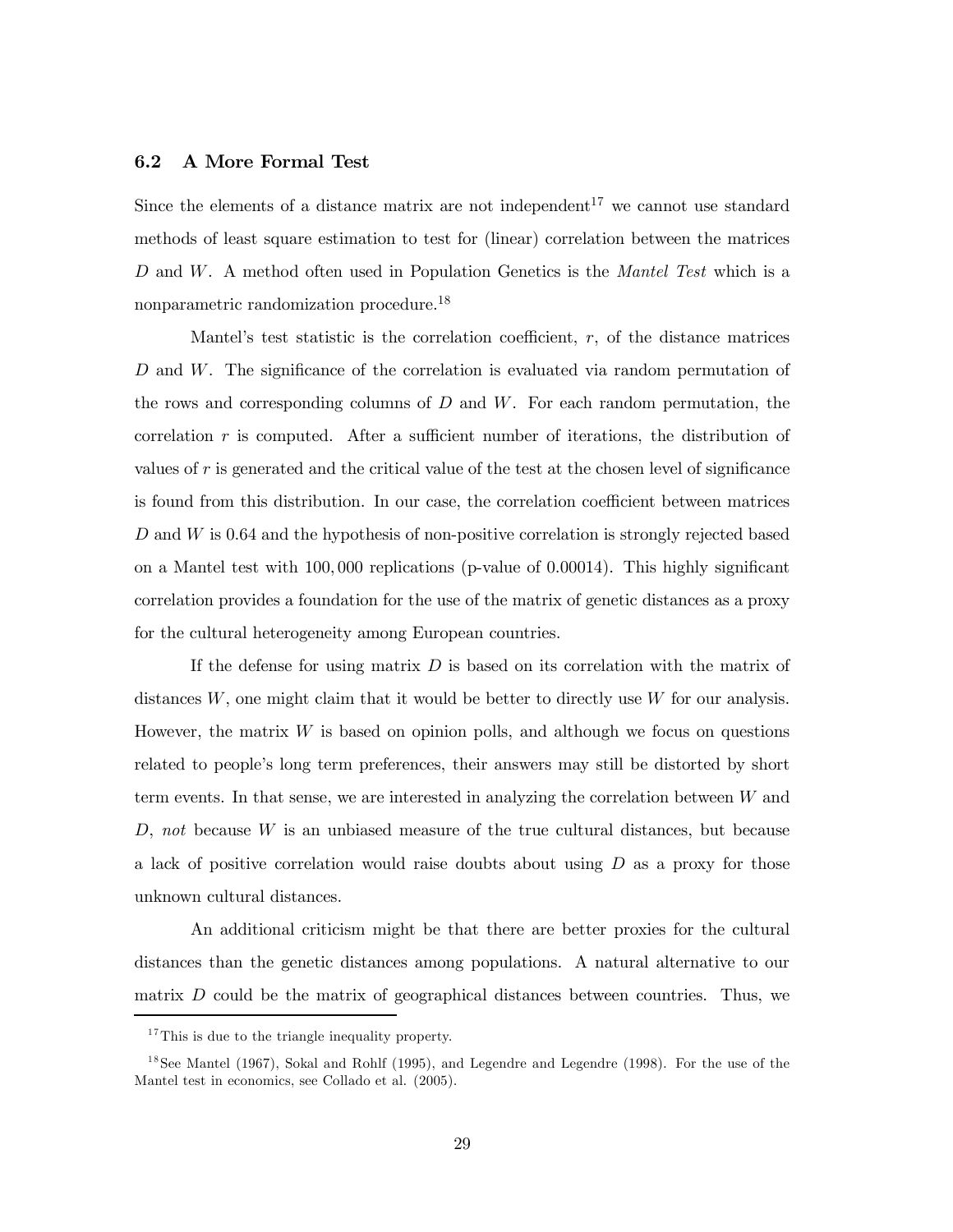compute a matrix G of geographical distances among our European countries.<sup>19</sup> Since we do not observe the true matrix of cultural distances there is no fully satisfactory way to assess which matrix, either  $D$  or  $G$ , is a better proxy. However, it is possible to test whether genetic distances are more than just a proxy for geographic distances. In other words, it might be the case that once we control for geography, the matrix of genetic distances G is no longer correlated with the matrix W.

In order to investigate this possibility we perform a multiple variable Mantel test to determine the significance of the correlation coefficient of the  $D$  and  $W$  matrices, controlling for  $G^{(20)}$ . The correlation is now 0.32, significantly greater than zero (p-value of 0.02). Thus, after controlling for how geographically close populations are, we still find that populations that are similar in genes tend to be similar in their answers to the opinion polls.

The amount of mixing between populations might also be influenced by the languages spoken by them. One would expect that two populations with the same language have experienced more mixing than populations speaking quite unrelated languages. We therefore study whether the correlation between genetic distances and cultural distances still holds after controlling for both linguistic and geographic distances. To do so, we construct a matrix  $L$  of linguistic distances between all our populations.<sup>21</sup> We then perform a second multiple variable Mantel test to determine the significance of the correlation coefficient of the  $D$  and  $W$  matrices, controlling for  $G$  and  $L$ . The correlation is now 0.28, still significantly greater than zero (p-value of 0.04). To understand what this means,

 $19\,\text{Geographic distances}$  were calculated "as the crow flies", and the coordinates of each region were obtained from Simoni et al. (2000). This matrix and all the other matrices calculated in the paper, as well as the software programs used for the computation of correlation tests, are available from the authors upon request.

 $20$ To do so, we follow Smouse et al. (1986) who extend the Mantel bivariate test to the context of multiple control variables.

<sup>&</sup>lt;sup>21</sup>Our measure of distance between languages is based on the proportion of cognates between Indo-European languages elaborated by Dyen, Kruskal and Black (1992). See Ginsburgh et al (2005) and Desmet et. al (2005) for an application of these distances to economics. The linguistic distances between populations are calculated using the information from the Ethnologue Project on the number of people speaking each language in each country. We set the distance between Finland and any other country to 1, the maximum possible distance. The matrix  $L$  of linguistic distances, and the details of its construction, are available form the authors upon request.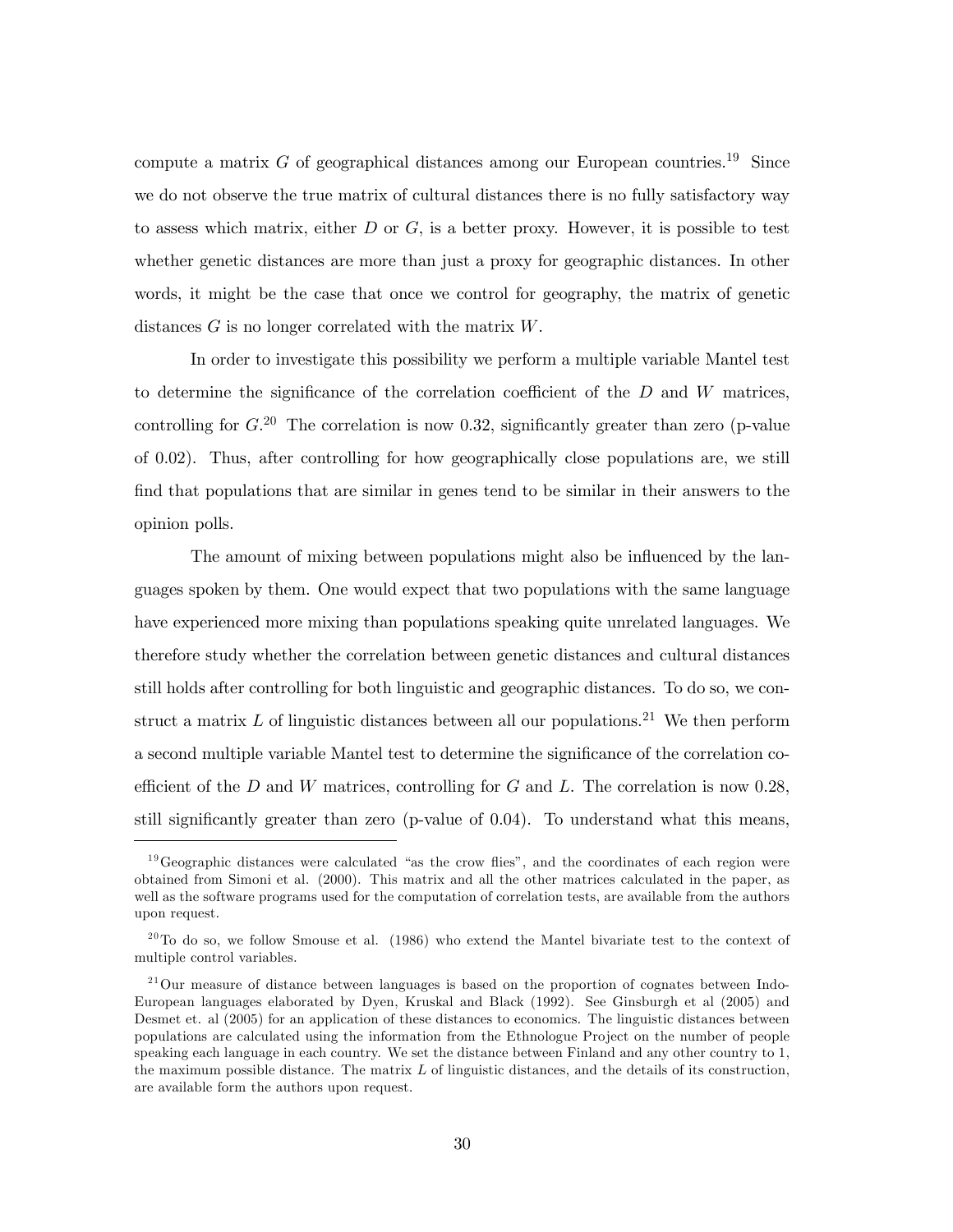consider the following example. Say country  $i$  is geographically equidistant from  $j$  and k, and the same language is spoken in j and k. In that case country i will be closer to country j than to country k in the answers given to the WVS if the genetic distance between i and j is smaller than between i and  $k^{22}$ 

The significant positive correlation between genetic distances and World Values Survey distances therefore holds up, even when controlling for geographic and linguistic distances. To the best of our knowledge, this is the first time a clear correlation between genetic distances and modern cultural distances has been reported in the literature. This result provides an argument in favor of using genetic distances as a proxy for cultural distances between populations.

## 7 Further Research

By using data on cultural distances between regions and nations, this paper has empirically explored the stability of Europe. There are at least three main areas for future research. First, integration and cooperation between regions and countries may take many different forms. Regions may have high degrees of autonomy, without fully seceding. Countries may closely cooperate, without fully uniting. By incorporating those possibilities into the theoretical framework, one could empirically study the degree of decentralization and cooperation. Second, certain recent events, such as the breakup of the Soviet Union or the enlargement of the EU, can be analyzed within the framework we propose. Third, the dynamics of nation formation warrants further attention. Large coalitions, such as the present day EU, started off being much smaller. Since there is likely to be path-dependence in coalition formation, understanding these dynamics is important.

 $2<sup>22</sup>$  Performing an alternative multiple variable Mantel test to determine the significance of the correlation between W and G, controlling for D and L, gives a positive but less significant correlation, p-value=0.10.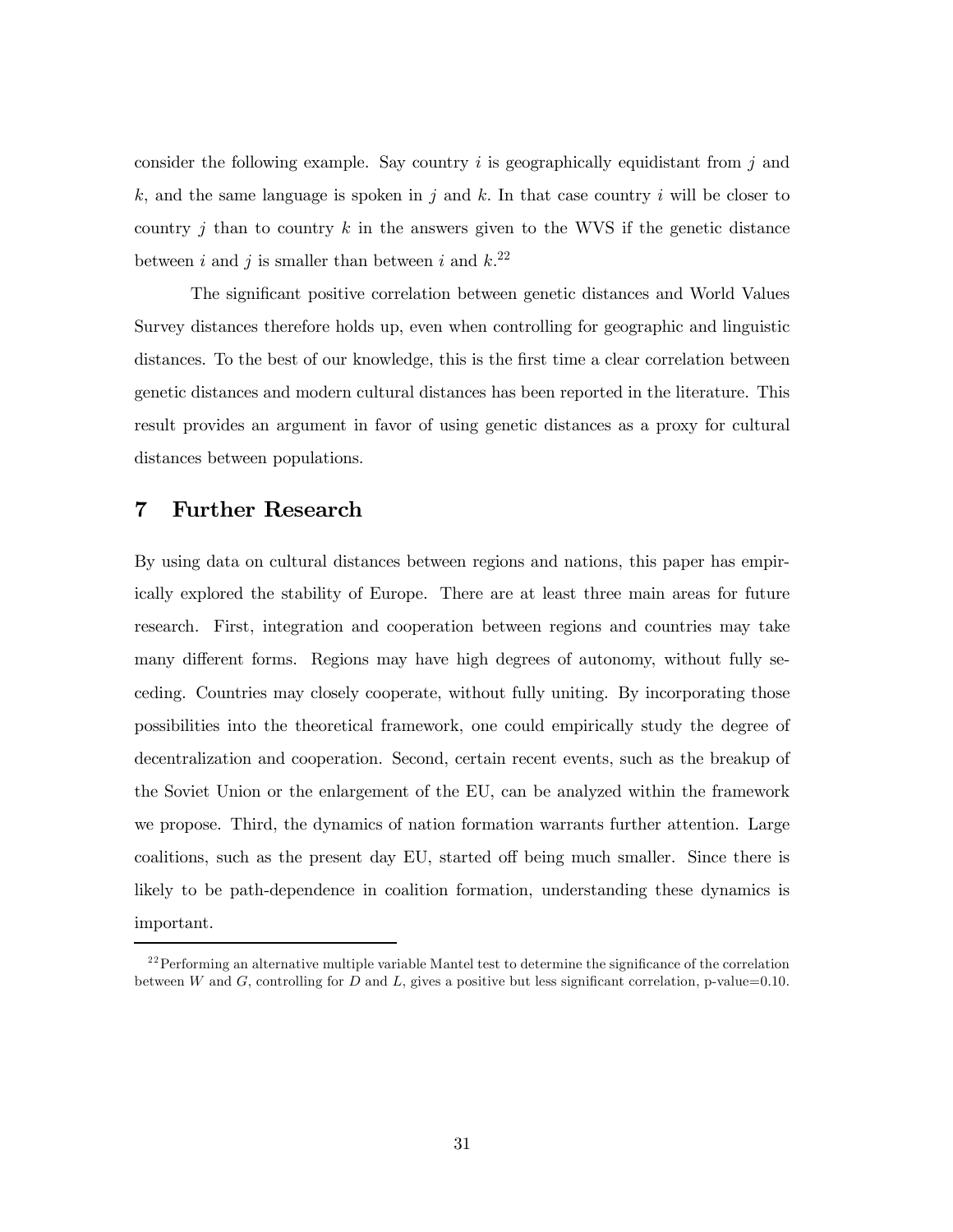# 8 Appendix

|             | <b>Bas</b> | Sa             | Au       | Fr       | Ge       | Be             | Dk       | Ne             | $E_{n}$        | Ire            | Nor            | $S_{\rm c}$ | S <sub>w</sub> | Gr       | It       | $\mathsf{P}$ | $S_{p}$  | Fi             |
|-------------|------------|----------------|----------|----------|----------|----------------|----------|----------------|----------------|----------------|----------------|-------------|----------------|----------|----------|--------------|----------|----------------|
| Basque      | $\theta$   |                |          |          |          |                |          |                |                |                |                |             |                |          |          |              |          |                |
| Sardinia    | 261        | $\overline{0}$ |          |          |          |                |          |                |                |                |                |             |                |          |          |              |          |                |
| Austria     | 195        | 294            | $\Omega$ |          |          |                |          |                |                |                |                |             |                |          |          |              |          |                |
| France      | 93         | 283            | $3\,8$   | $\theta$ |          |                |          |                |                |                |                |             |                |          |          |              |          |                |
| Germany     | 169        | 331            | 19       | 27       | $\Omega$ |                |          |                |                |                |                |             |                |          |          |              |          |                |
| Belgium     | 107        | 256            | 16       | $3\,2$   | 15       | $\overline{0}$ |          |                |                |                |                |             |                |          |          |              |          |                |
| Dennark     | 184        | 348            | 27       | 43       | 16       | 21             | $\theta$ |                |                |                |                |             |                |          |          |              |          |                |
| Netherlands | 118        | 307            | 38       | 32       | 16       | 12             | 9        | $\overline{0}$ |                |                |                |             |                |          |          |              |          |                |
| England     | 119        | 340            | 55       | 24       | 22       | 15             | 21       | 17             | $\overline{0}$ |                |                |             |                |          |          |              |          |                |
| Ireland     | 145        | 393            | 115      | 93       | 84       | 75             | 68       | 76             | 30             | $\overline{0}$ |                |             |                |          |          |              |          |                |
| Norway      | 195        | 424            | 61       | 56       | 21       | 24             | 19       | 21             | 25             | 79             | $\overline{0}$ |             |                |          |          |              |          |                |
| Scotland    | 146        | 357            | 74       | 62       | 53       | 59             | 40       | 48             | 27             | 29             | 58             | $\theta$    |                |          |          |              |          |                |
| Sweden      | 168        | 371            | 80       | 78       | 39       | 34             | 36       | 41             | 37             | 94             | 18             | 74          | $\overline{0}$ |          |          |              |          |                |
| Greece      | 231        | 190            | 86       | 131      | 144      | 103            | 191      | 199            | 204            | 289            | 235            | 253         | 230            | $\Omega$ |          |              |          |                |
| Italy       | 141        | 221            | 43       | 34       | 38       | 30             | 72       | 64             | $5\,1$         | 132            | 88             | 112         | 95             | 77       | $\Omega$ |              |          |                |
| Portugal    | 145        | 340            | 48       | 48       | 51       | 31             | 77       | 60             | 46             | 115            | 73             | 97          | 78             | 103      | 44       | $\Omega$     |          |                |
| Spain       | 104        | 295            | 69       | 39       | 69       | 42             | 80       | 76             | 47             | 113            | 97             | 100         | 99             | 162      | 61       | 48           | $\theta$ |                |
| Finland     | 236        | 334            | 77       | 107      | 77       | 63             | 96       | 123            | 115            | 223            | 94             | 166         | 82             | 150      | 94       | 119          | 159      | $\overline{0}$ |

Table A.1: Matrix of Genetic Distances (from Cavalli-Sforza et. al.)

|             | Au       | Fr          | Ge             | Be       | Dk       | Ne             | En             | Ire      | $S_{W}$  | Gr       | It             | $\mathbf P$ | $S_{p}$  | Fi       |
|-------------|----------|-------------|----------------|----------|----------|----------------|----------------|----------|----------|----------|----------------|-------------|----------|----------|
| Austria     | $\theta$ |             |                |          |          |                |                |          |          |          |                |             |          |          |
| France      | 28       | $\theta$    |                |          |          |                |                |          |          |          |                |             |          |          |
| Germany     | 19       | 27          | $\overline{0}$ |          |          |                |                |          |          |          |                |             |          |          |
| Belgium     | 20       | $1\,6$      | 23             | $\Omega$ |          |                |                |          |          |          |                |             |          |          |
| Dennark     | 34       | 26          | 31             | 27       | $\theta$ |                |                |          |          |          |                |             |          |          |
| Netherlands | 30       | $2\sqrt{5}$ | 27             | 21       | 26       | $\overline{0}$ |                |          |          |          |                |             |          |          |
| England     | 25       | $2\sqrt{2}$ | 25             | 20       | 27       | 22             | $\overline{0}$ |          |          |          |                |             |          |          |
| Ireland     | 31       | 32          | 38             | 26       | 36       | 31             | 22             | $\theta$ |          |          |                |             |          |          |
| Sweden      | 30       | 26          | 27             | 26       | 22       | 23             | 24             | 34       | $\theta$ |          |                |             |          |          |
| Greece      | 27       | 32          | 32             | 29       | 41       | 38             | 28             | 32       | 37       | $\Omega$ |                |             |          |          |
| Italy       | 23       | 24          | $\sqrt{28}$    | 22       | 34       | 29             | 22             | 23       | 32       | 24       | $\overline{0}$ |             |          |          |
| Portugal    | 23       | 29          | 28             | 25       | 41       | 37             | 27             | 28       | 38       | 28       | 18             | $\theta$    |          |          |
| Spain       | 24       | $^{22}$     | 26             | 19       | 32       | 26             | 22             | 24       | 32       | 30       | 19             | 21          | $\theta$ |          |
| Finland     | 27       | 34          | 27             | 30       | 34       | 31             | 26             | 37       | 28       | 30       | 32             | 32          | 32       | $\theta$ |

Table A.2: Cultural distances (World Values Survey)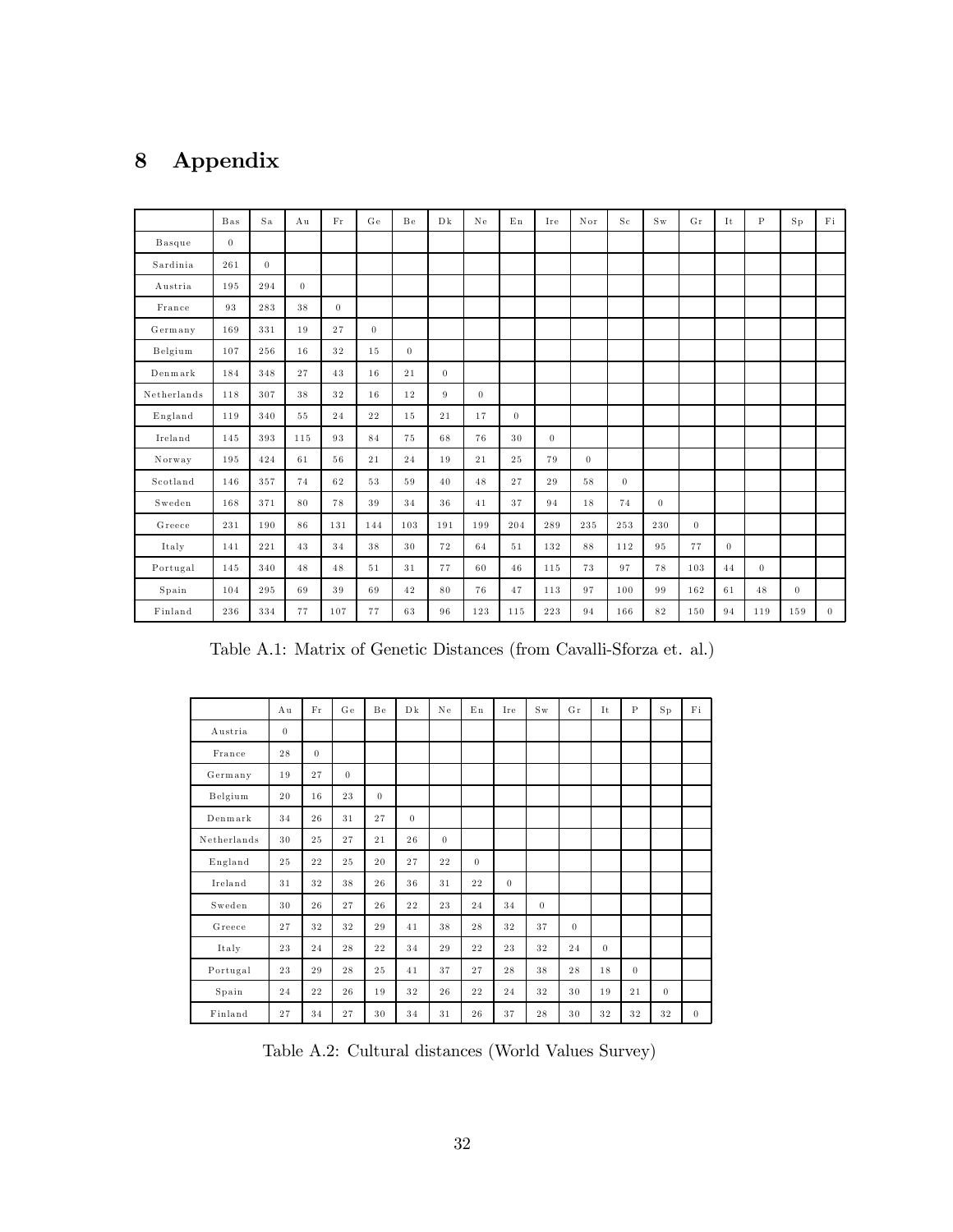## References

- [1] Alesina, A., Easterly, W. and J. Matuszeski (2006), "Artificial States," NBER Working Paper #12338.
- [2] Alesina, A. and E. Spolaore (1997), "On the Number and Size of Nations,"  $Quarterly$ Journal of Economics 112, 1027-56.
- [3] Alesina, A. and E. Spolaore (2003), The Size of Nations, MIT Press, Cambridge, MA.
- [4] Axelrod, R. (1997), "Choosing Sides," Chapter 4 in The Complexity of Cooperation, Princeton University Press, Princeton, NJ.
- [5] Axelrod, R. and D.S. Benett (1993), "A Landscape Theory of Aggregation," British Journal of Political Science, 23, 211-233.
- [6] Banerjee, S., Konishi, H. and T. Sömnez (2001), "Core in a Simple Coalition Formation Game," Social Choice and Welfare 18, 135-153.
- [7] Cavalli-Sforza, L.L. and W.F. Bodmer (1999), The Genetics of Human Populations, Dover Publications, Mineloa, NY.
- [8] Campbell, J.Y. (1999) "Asset Prices, Consumption, and the Business Cycle" in Handbook of Macroeconomics, vol. 1c, J. B. Taylor and M. Woodford, eds., Elsevier, Amsterdam.
- [9] Bogomolnaia and M.O. Jackson  $(2002)$ , "The Stability of Hedonic Coalition Structures," Games and Economic Behavior 38, 201-230.
- [10] Bolton, P. and G. Roland (1997), "The Breakup of Nations: A Political Economy Analysis," Quarterly Journal of Economics 112, 1057-1090.
- [11] Cavalli-Sforza, L.L. and M. W. Feldman (2003), "The Application of Molecular Genetic Approaches to the Study of Human Evolution," Nature Genetic Supplement 33, 266-275.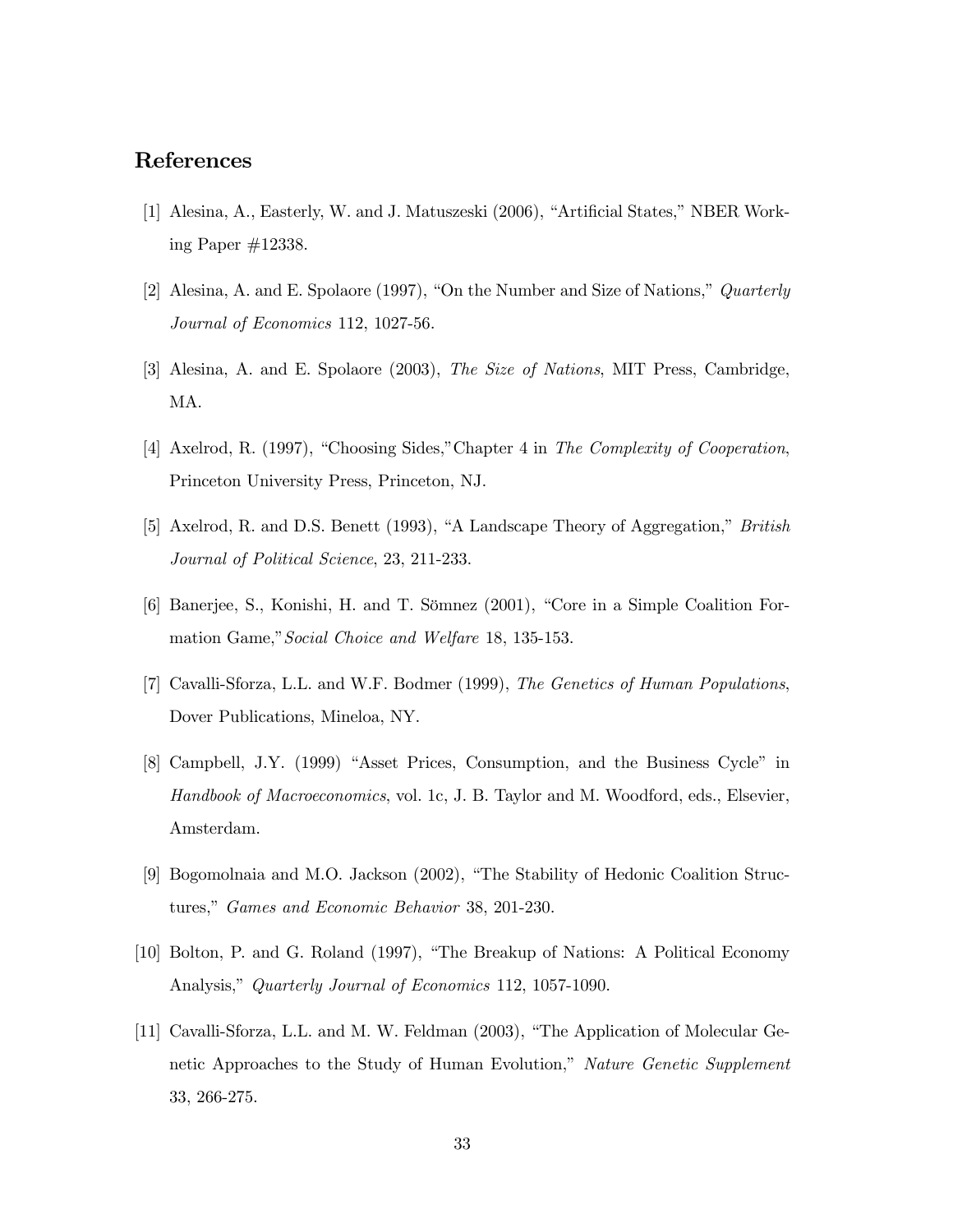- [12] Cavalli-Sforza, L.L., Menozzi P., and A. Piazza (1994), The History and Geography of Human Genes, Princeton U.P., Princeton, NJ.
- [13] Chikhi, L., Nichols, R.A., Barbujani, G. and M.A. Beaumont  $(2002)$ , "Y Genetic Data Support the Neolithic Demic Diffusion Model," Proceedings of National Academy of Sciences 99 (17), 11008-11013.
- [14] Collado, L., Ortuño-Ortín, I. and A. Romeu (2005), "Vertical Transmission of Consumption Behavior and the Distribution of Surnames", mimeo, University de Alicante.
- [15] Desmet, K., Ortuño-Ortín, I. and S. Weber (2005), "Peripheral Diversity and Redistribution," CEPR Discussion Paper  $# 5112$ .
- [16] Drèze, J. and J. Greenberg (1980), "Hedonic Coalitions: Optimality and Stability," *Econometrica* 48, 987-1003.
- $[17]$  Dyen I., Kruskal J.B., P. Black  $(1992)$ , "An Indo-European Classification: a Lexicostatistical Experiment," Transactions of the American Philosophic Society 82, 1-132.
- [18] Friend, I. and M. Blume,  $(1975)$ , "The Demand for Risky Assets," American Economic Review 65, 900-922.
- [19] Gans, J. and M. Smart (1996), "Majority Voting with Single-Crossing Preferences," Journal of Public Economics 59, 219-237.
- [20] Ginsburgh, V., Ortuño-Ortín, I., and S. Weber, (2005), "Disenfranchisement in Linguistically Diverse Societies: The Case of the European Union," Journal of the European Economic Association 3, 946-965.
- [21] Giuliano, P., Spilimbergo, A., and G. Tonon (2006) "Genetic, Cultural and Geographical Distances," CEPR Discussion Paper  $# 5807$ .
- $[22]$  Guiso, L., Sapienza, P. and L. Zingales  $(2005)$ , "Cultural Biases in Economic Exchange", mimeo.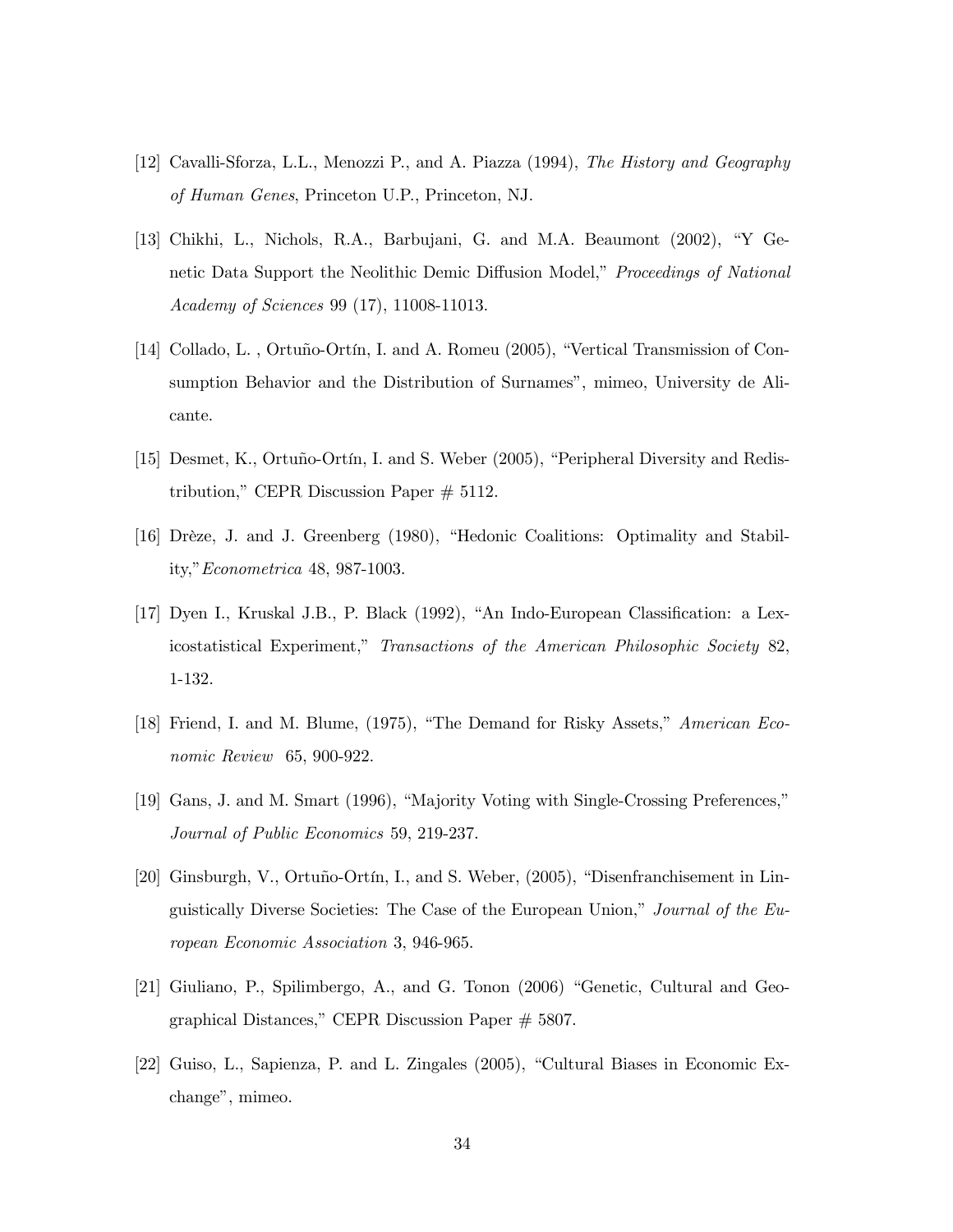- [23] Haak, W., Forster, P., Bramanti, B., Matsumura, S., Brandt, G., T‰nzer, M., Villems, R., Renfrew, C., Gronenborn, D., Werner Alt, K. and J. Burger (2003), ìAncient DNA from the first European farmers in 7500-year-old Neolithic sitesî, Science, 310, 1016-1018.
- [24] Hartl, D. L. and A. G. Clark (1997), Principles of Population Genetics, Third Edition, Sinauer, Subderland, MA.
- [25] JÈhiel, P. and S. Scotchmer (2001), Constitutional Rules of Exclusion in Jurisdiction Formation, Review of Economic Studies 68, 393-413.
- [26] Jobling, M.A., Hurles, M.E. and C. Tyler-Smith (2004), Human Evolutionary Genetics. Origins, People & Disease, Garland Science, New York, NY.
- [27] Jorde, L.B. (1985), "Human Genetic Distance Studies: Present Status and Future Prospects," Annual Review of Anthropology 14, 343-373.
- [28] Le Breton, M. and S. Weber (1995), "Stability of Coalition Structures and the Principle of Optimal Partitioning," in *Social Choice, Welfare and Ethics*, Barnett,W., Moulin, H., Salles, M. and N. Schofield, eds., Cambridge University Press, Cambridge, MA.
- [29] Legendre P. and L. Legendre (1998). Numerical Ecology, Elsevier, New York, NY.
- [30] Mantel N. (1967), "The Detection of Disease Clustering and a Generalized Approach," Cancer Research 27, 209-220.
- [31] Milchtaich, I. and E. Winter (2002), "Stability and Segregation in Group Formation," Games and Economic Behavior 38, 318-346.
- [32] Rosser, Z.H. *et al.* (2000), "Y-Chromosomal Diversity in Europe is Clinical and Influenced Primarily by Geography, Rather than by Language," American Journal of Human Genetics 67, 1526-1543.